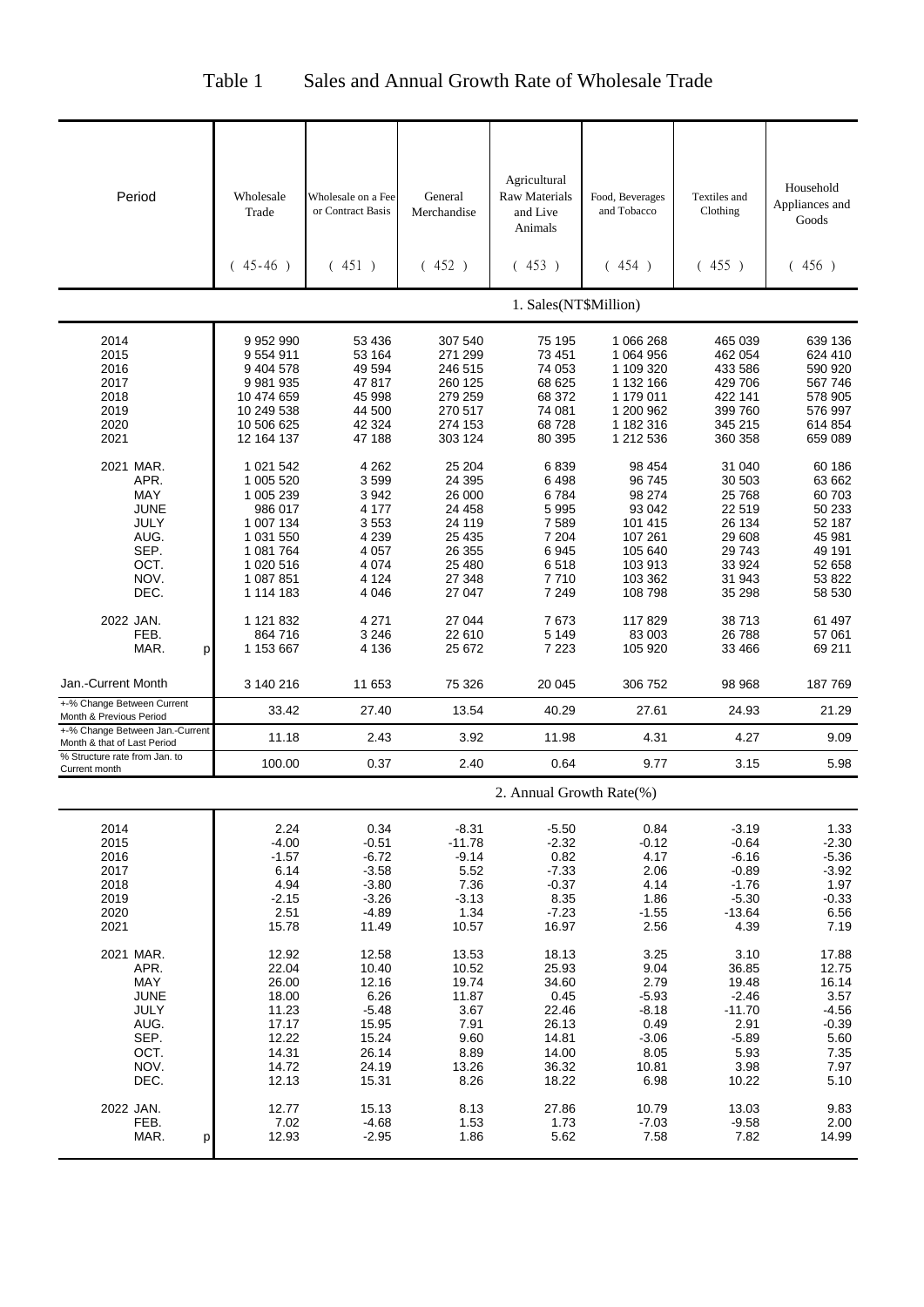# Table 1 Sales and Annual Growth Rate of Wholesale Trade

| <b>Motor Vehicles</b><br>Pharmaceutica<br>Chemical<br>Cultural and<br>and Motorcycles<br>Other<br>Fuel and<br>Machinery<br>1 and Medical<br>Materials and<br>Period<br>Construction<br>Related<br>and<br>and Related<br>Specialized<br>Recreation<br>Goods and<br>Materials<br>Chemical<br>Products<br>Parts<br>Wholesale<br>Goods<br>Equipment<br>Cosmetics<br>Products<br>and Accessories<br>(457)<br>(458)<br>461)<br>(462)<br>(463)<br>(465)<br>(469)<br>(464)<br>1. Sales(NT\$Million)<br>318 243<br>2014<br>469 204<br>207 027<br>1 093 956<br>539 378<br>119 192<br>3873611<br>725 766<br>494 197<br>199 528<br>1026885<br>516 591<br>86 647<br>3 637 264<br>730 010<br>2015<br>314 454<br>524 147<br>193 188<br>1 009 343<br>78 122<br>3 480 552<br>782 577<br>320 895<br>2016<br>511 765<br>1 109 295<br>87 575<br>3793802<br>803 489<br>374 399<br>2017<br>574 777<br>183 906<br>548 508<br>101 587<br>597 281<br>178 333<br>1 164 440<br>4 077 577<br>795 310<br>401 897<br>2018<br>584 546<br>639 777<br>179 070<br>1 096 441<br>538 585<br>94 448<br>3 990 516<br>797 587<br>346 295<br>2019<br>182 995<br>1 075 738<br>56 346<br>4 296 109<br>832 148<br>329 185<br>2020<br>682 388<br>524 127<br>210 278<br>1 424 821<br>67 885<br>5 180 693<br>398 267<br>2021<br>724 651<br>661 419<br>833 433<br>33 618<br>2021 MAR.<br>63 409<br>19 316<br>111 059<br>60 347<br>5813<br>421 662<br>80 332<br>31 919<br>17 278<br>119 377<br>58 263<br>5 3 8 5<br>417 518<br>72 363<br>APR.<br>58 015<br>58 779<br>16 237<br>125 519<br>57 114<br>6 0 5 5<br>409 842<br>75 676<br>34 546<br>MAY<br>16 4 66<br>122 250<br>55 257<br>5738<br>428 586<br>67 998<br>33 4 85<br><b>JUNE</b><br>55 811<br>127 975<br>56 999<br>18 089<br>55 556<br>5 8 2 4<br>425 691<br>68 175<br>33 827<br>JULY<br>34 642<br>124 384<br>55 317<br>6 2 1 2<br>452 280<br>63 163<br>AUG.<br>58 638<br>17 186<br>SEP.<br>122 923<br>53 583<br>5 4 7 3<br>494 338<br>64 483<br>33 819<br>67 180<br>18 0 35<br>OCT.<br>66 899<br>18 276<br>123 882<br>56 478<br>5 9 0 1<br>427 146<br>61 855<br>33 510<br>NOV.<br>63 204<br>129 718<br>5911<br>480 386<br>68 499<br>35 471<br>18 103<br>58 249<br>19 282<br>127 759<br>6 0 7 4<br>492 137<br>37 266<br>DEC.<br>62 386<br>55 149<br>73 160<br>20 5 95<br>121 398<br>56 073<br>6 1 9 1<br>474 714<br>76 718<br>33 288<br>2022 JAN.<br>75 827<br>98 907<br>48 253<br>5 2 3 3<br>47789<br>27 747<br>FEB.<br>48 477<br>15 016<br>375 438<br>70 964<br>19 5 20<br>138 536<br>61 667<br>7782<br>69 848<br>37 293 p<br>MAR.<br>502 430<br>358 841<br>19 20 6<br>1 352 582<br>98 328 Jan.-Current Month<br>195 268<br>55 130<br>165 993<br>194 355<br>+-% Change Between Current<br>40.07<br>48.72<br>33.83<br>46.39<br>29.99<br>27.80<br>46.16<br>34.40<br>Month & Previous Period<br>19.20<br>6.10<br>25.43<br>17.33<br>10.48<br>7.41<br>$-10.87$<br>9.52<br>Month & that of Last Period<br>% Structure rate from Jan. to<br>6.22<br>11.43<br>5.29<br>43.07<br>1.76<br>0.61<br>6.19<br>3.13<br>Current month<br>2. Annual Growth Rate(%)<br>5.56<br>2.56<br>2014<br>4.25<br>$-3.80$<br>8.04<br>1.85<br>1.96<br>8.19<br>5.33<br>$-3.62$<br>$-6.13$<br>$-27.30$<br>0.58<br>$-1.19$<br>2015<br>$-4.22$<br>$-6.10$<br>6.06<br>$-3.18$<br>$-1.71$<br>$-9.84$<br>2.05<br>2016<br>$-0.93$<br>$-4.31$<br>7.20<br>9.90<br>9.66<br>$-4.80$<br>12.10<br>9.00<br>16.67<br>2017<br>7.18<br>2.67<br>3.92<br>4.97<br>16.00<br>7.34<br>2018<br>$-3.03$<br>6.57<br>7.48<br>$-1.02$<br>7.12<br>$-7.03$<br>$-13.83$<br>$-5.84$<br>0.29<br>2019<br>0.41<br>-7.86<br>$-2.14$<br>6.66<br>2.19<br>$-1.89$<br>$-40.34$<br>7.66<br>$-4.94$<br>2020<br>$-2.68$<br>4.33<br>20.48<br>2021<br>6.19<br>14.91<br>32.45<br>26.19<br>20.59<br>20.99<br>0.15<br>40.51<br>27.54<br>39.33<br>2021 MAR.<br>$-4.08$<br>14.93<br>18.01<br>12.89<br>14.77<br>35.82<br>6.19<br>37.98<br>43.61<br>34.54<br>34.00<br>22.27<br>14.25<br>APR.<br>26.34<br>55.09<br>MAY<br>21.90<br>20.91<br>46.57<br>39.84<br>58.49<br>27.27<br>JUNE<br>45.60<br>34.11<br>23.08<br>47.13<br>8.63<br>16.77<br>33.15<br>1.30<br>23.84<br>23.62<br>JULY<br>1.86<br>4.62<br>50.33<br>28.81<br>13.16<br>0.54<br>AUG.<br>0.06<br>43.56<br>33.37<br>37.86<br>9.50<br>20.40<br>7.67<br>20.59<br>4.53<br>SEP.<br>7.25<br>5.87<br>33.47<br>23.94<br>27.51<br>18.22<br>$-12.16$<br>OCT.<br>5.32<br>16.77<br>29.34<br>37.10<br>$-17.18$<br>6.43<br>41.41<br>17.93<br>11.49<br>$-16.60$<br>6.76<br>NOV.<br>11.99<br>32.07<br>22.24<br>20.36<br>19.41<br>5.74<br>2.63<br>13.38<br>$-12.12$<br>DEC.<br>6.36<br>19.23<br>22.47<br>0.46<br>2022 JAN.<br>15.94<br>11.88<br>17.99<br>9.65<br>21.66<br>16.12<br>$-6.38$<br>11.59<br>5.37<br>FEB.<br>1.15<br>10.39<br>13.58<br>7.30<br>18.65<br>16.48<br>$-14.33$<br>1.05<br>24.74<br>33.87<br>$-13.05$<br>MAR.<br>11.91<br>2.19<br>19.15<br>$10.93$ p |  |  |  |  |                                 |
|----------------------------------------------------------------------------------------------------------------------------------------------------------------------------------------------------------------------------------------------------------------------------------------------------------------------------------------------------------------------------------------------------------------------------------------------------------------------------------------------------------------------------------------------------------------------------------------------------------------------------------------------------------------------------------------------------------------------------------------------------------------------------------------------------------------------------------------------------------------------------------------------------------------------------------------------------------------------------------------------------------------------------------------------------------------------------------------------------------------------------------------------------------------------------------------------------------------------------------------------------------------------------------------------------------------------------------------------------------------------------------------------------------------------------------------------------------------------------------------------------------------------------------------------------------------------------------------------------------------------------------------------------------------------------------------------------------------------------------------------------------------------------------------------------------------------------------------------------------------------------------------------------------------------------------------------------------------------------------------------------------------------------------------------------------------------------------------------------------------------------------------------------------------------------------------------------------------------------------------------------------------------------------------------------------------------------------------------------------------------------------------------------------------------------------------------------------------------------------------------------------------------------------------------------------------------------------------------------------------------------------------------------------------------------------------------------------------------------------------------------------------------------------------------------------------------------------------------------------------------------------------------------------------------------------------------------------------------------------------------------------------------------------------------------------------------------------------------------------------------------------------------------------------------------------------------------------------------------------------------------------------------------------------------------------------------------------------------------------------------------------------------------------------------------------------------------------------------------------------------------------------------------------------------------------------------------------------------------------------------------------------------------------------------------------------------------------------------------------------------------------------------------------------------------------------------------------------------------------------------------------------------------------------------------------------------------------------------------------------------------------------------------------------------------------------------------------------------------------------------------------------------------------------------------------------------------------------------------------------------------------------------------------------------------------------------------------------------------------------------------------------------------------------------------------------------------------------------------------------------------------------------------------------------------------------------------------------------------------------------------------------------------------------------------------------------------------------------------------------------------------------------------------------------------------------------------------------|--|--|--|--|---------------------------------|
|                                                                                                                                                                                                                                                                                                                                                                                                                                                                                                                                                                                                                                                                                                                                                                                                                                                                                                                                                                                                                                                                                                                                                                                                                                                                                                                                                                                                                                                                                                                                                                                                                                                                                                                                                                                                                                                                                                                                                                                                                                                                                                                                                                                                                                                                                                                                                                                                                                                                                                                                                                                                                                                                                                                                                                                                                                                                                                                                                                                                                                                                                                                                                                                                                                                                                                                                                                                                                                                                                                                                                                                                                                                                                                                                                                                                                                                                                                                                                                                                                                                                                                                                                                                                                                                                                                                                                                                                                                                                                                                                                                                                                                                                                                                                                                                                                                        |  |  |  |  |                                 |
|                                                                                                                                                                                                                                                                                                                                                                                                                                                                                                                                                                                                                                                                                                                                                                                                                                                                                                                                                                                                                                                                                                                                                                                                                                                                                                                                                                                                                                                                                                                                                                                                                                                                                                                                                                                                                                                                                                                                                                                                                                                                                                                                                                                                                                                                                                                                                                                                                                                                                                                                                                                                                                                                                                                                                                                                                                                                                                                                                                                                                                                                                                                                                                                                                                                                                                                                                                                                                                                                                                                                                                                                                                                                                                                                                                                                                                                                                                                                                                                                                                                                                                                                                                                                                                                                                                                                                                                                                                                                                                                                                                                                                                                                                                                                                                                                                                        |  |  |  |  |                                 |
|                                                                                                                                                                                                                                                                                                                                                                                                                                                                                                                                                                                                                                                                                                                                                                                                                                                                                                                                                                                                                                                                                                                                                                                                                                                                                                                                                                                                                                                                                                                                                                                                                                                                                                                                                                                                                                                                                                                                                                                                                                                                                                                                                                                                                                                                                                                                                                                                                                                                                                                                                                                                                                                                                                                                                                                                                                                                                                                                                                                                                                                                                                                                                                                                                                                                                                                                                                                                                                                                                                                                                                                                                                                                                                                                                                                                                                                                                                                                                                                                                                                                                                                                                                                                                                                                                                                                                                                                                                                                                                                                                                                                                                                                                                                                                                                                                                        |  |  |  |  |                                 |
|                                                                                                                                                                                                                                                                                                                                                                                                                                                                                                                                                                                                                                                                                                                                                                                                                                                                                                                                                                                                                                                                                                                                                                                                                                                                                                                                                                                                                                                                                                                                                                                                                                                                                                                                                                                                                                                                                                                                                                                                                                                                                                                                                                                                                                                                                                                                                                                                                                                                                                                                                                                                                                                                                                                                                                                                                                                                                                                                                                                                                                                                                                                                                                                                                                                                                                                                                                                                                                                                                                                                                                                                                                                                                                                                                                                                                                                                                                                                                                                                                                                                                                                                                                                                                                                                                                                                                                                                                                                                                                                                                                                                                                                                                                                                                                                                                                        |  |  |  |  |                                 |
|                                                                                                                                                                                                                                                                                                                                                                                                                                                                                                                                                                                                                                                                                                                                                                                                                                                                                                                                                                                                                                                                                                                                                                                                                                                                                                                                                                                                                                                                                                                                                                                                                                                                                                                                                                                                                                                                                                                                                                                                                                                                                                                                                                                                                                                                                                                                                                                                                                                                                                                                                                                                                                                                                                                                                                                                                                                                                                                                                                                                                                                                                                                                                                                                                                                                                                                                                                                                                                                                                                                                                                                                                                                                                                                                                                                                                                                                                                                                                                                                                                                                                                                                                                                                                                                                                                                                                                                                                                                                                                                                                                                                                                                                                                                                                                                                                                        |  |  |  |  |                                 |
|                                                                                                                                                                                                                                                                                                                                                                                                                                                                                                                                                                                                                                                                                                                                                                                                                                                                                                                                                                                                                                                                                                                                                                                                                                                                                                                                                                                                                                                                                                                                                                                                                                                                                                                                                                                                                                                                                                                                                                                                                                                                                                                                                                                                                                                                                                                                                                                                                                                                                                                                                                                                                                                                                                                                                                                                                                                                                                                                                                                                                                                                                                                                                                                                                                                                                                                                                                                                                                                                                                                                                                                                                                                                                                                                                                                                                                                                                                                                                                                                                                                                                                                                                                                                                                                                                                                                                                                                                                                                                                                                                                                                                                                                                                                                                                                                                                        |  |  |  |  |                                 |
|                                                                                                                                                                                                                                                                                                                                                                                                                                                                                                                                                                                                                                                                                                                                                                                                                                                                                                                                                                                                                                                                                                                                                                                                                                                                                                                                                                                                                                                                                                                                                                                                                                                                                                                                                                                                                                                                                                                                                                                                                                                                                                                                                                                                                                                                                                                                                                                                                                                                                                                                                                                                                                                                                                                                                                                                                                                                                                                                                                                                                                                                                                                                                                                                                                                                                                                                                                                                                                                                                                                                                                                                                                                                                                                                                                                                                                                                                                                                                                                                                                                                                                                                                                                                                                                                                                                                                                                                                                                                                                                                                                                                                                                                                                                                                                                                                                        |  |  |  |  |                                 |
|                                                                                                                                                                                                                                                                                                                                                                                                                                                                                                                                                                                                                                                                                                                                                                                                                                                                                                                                                                                                                                                                                                                                                                                                                                                                                                                                                                                                                                                                                                                                                                                                                                                                                                                                                                                                                                                                                                                                                                                                                                                                                                                                                                                                                                                                                                                                                                                                                                                                                                                                                                                                                                                                                                                                                                                                                                                                                                                                                                                                                                                                                                                                                                                                                                                                                                                                                                                                                                                                                                                                                                                                                                                                                                                                                                                                                                                                                                                                                                                                                                                                                                                                                                                                                                                                                                                                                                                                                                                                                                                                                                                                                                                                                                                                                                                                                                        |  |  |  |  |                                 |
|                                                                                                                                                                                                                                                                                                                                                                                                                                                                                                                                                                                                                                                                                                                                                                                                                                                                                                                                                                                                                                                                                                                                                                                                                                                                                                                                                                                                                                                                                                                                                                                                                                                                                                                                                                                                                                                                                                                                                                                                                                                                                                                                                                                                                                                                                                                                                                                                                                                                                                                                                                                                                                                                                                                                                                                                                                                                                                                                                                                                                                                                                                                                                                                                                                                                                                                                                                                                                                                                                                                                                                                                                                                                                                                                                                                                                                                                                                                                                                                                                                                                                                                                                                                                                                                                                                                                                                                                                                                                                                                                                                                                                                                                                                                                                                                                                                        |  |  |  |  |                                 |
|                                                                                                                                                                                                                                                                                                                                                                                                                                                                                                                                                                                                                                                                                                                                                                                                                                                                                                                                                                                                                                                                                                                                                                                                                                                                                                                                                                                                                                                                                                                                                                                                                                                                                                                                                                                                                                                                                                                                                                                                                                                                                                                                                                                                                                                                                                                                                                                                                                                                                                                                                                                                                                                                                                                                                                                                                                                                                                                                                                                                                                                                                                                                                                                                                                                                                                                                                                                                                                                                                                                                                                                                                                                                                                                                                                                                                                                                                                                                                                                                                                                                                                                                                                                                                                                                                                                                                                                                                                                                                                                                                                                                                                                                                                                                                                                                                                        |  |  |  |  |                                 |
|                                                                                                                                                                                                                                                                                                                                                                                                                                                                                                                                                                                                                                                                                                                                                                                                                                                                                                                                                                                                                                                                                                                                                                                                                                                                                                                                                                                                                                                                                                                                                                                                                                                                                                                                                                                                                                                                                                                                                                                                                                                                                                                                                                                                                                                                                                                                                                                                                                                                                                                                                                                                                                                                                                                                                                                                                                                                                                                                                                                                                                                                                                                                                                                                                                                                                                                                                                                                                                                                                                                                                                                                                                                                                                                                                                                                                                                                                                                                                                                                                                                                                                                                                                                                                                                                                                                                                                                                                                                                                                                                                                                                                                                                                                                                                                                                                                        |  |  |  |  |                                 |
|                                                                                                                                                                                                                                                                                                                                                                                                                                                                                                                                                                                                                                                                                                                                                                                                                                                                                                                                                                                                                                                                                                                                                                                                                                                                                                                                                                                                                                                                                                                                                                                                                                                                                                                                                                                                                                                                                                                                                                                                                                                                                                                                                                                                                                                                                                                                                                                                                                                                                                                                                                                                                                                                                                                                                                                                                                                                                                                                                                                                                                                                                                                                                                                                                                                                                                                                                                                                                                                                                                                                                                                                                                                                                                                                                                                                                                                                                                                                                                                                                                                                                                                                                                                                                                                                                                                                                                                                                                                                                                                                                                                                                                                                                                                                                                                                                                        |  |  |  |  |                                 |
|                                                                                                                                                                                                                                                                                                                                                                                                                                                                                                                                                                                                                                                                                                                                                                                                                                                                                                                                                                                                                                                                                                                                                                                                                                                                                                                                                                                                                                                                                                                                                                                                                                                                                                                                                                                                                                                                                                                                                                                                                                                                                                                                                                                                                                                                                                                                                                                                                                                                                                                                                                                                                                                                                                                                                                                                                                                                                                                                                                                                                                                                                                                                                                                                                                                                                                                                                                                                                                                                                                                                                                                                                                                                                                                                                                                                                                                                                                                                                                                                                                                                                                                                                                                                                                                                                                                                                                                                                                                                                                                                                                                                                                                                                                                                                                                                                                        |  |  |  |  |                                 |
|                                                                                                                                                                                                                                                                                                                                                                                                                                                                                                                                                                                                                                                                                                                                                                                                                                                                                                                                                                                                                                                                                                                                                                                                                                                                                                                                                                                                                                                                                                                                                                                                                                                                                                                                                                                                                                                                                                                                                                                                                                                                                                                                                                                                                                                                                                                                                                                                                                                                                                                                                                                                                                                                                                                                                                                                                                                                                                                                                                                                                                                                                                                                                                                                                                                                                                                                                                                                                                                                                                                                                                                                                                                                                                                                                                                                                                                                                                                                                                                                                                                                                                                                                                                                                                                                                                                                                                                                                                                                                                                                                                                                                                                                                                                                                                                                                                        |  |  |  |  |                                 |
|                                                                                                                                                                                                                                                                                                                                                                                                                                                                                                                                                                                                                                                                                                                                                                                                                                                                                                                                                                                                                                                                                                                                                                                                                                                                                                                                                                                                                                                                                                                                                                                                                                                                                                                                                                                                                                                                                                                                                                                                                                                                                                                                                                                                                                                                                                                                                                                                                                                                                                                                                                                                                                                                                                                                                                                                                                                                                                                                                                                                                                                                                                                                                                                                                                                                                                                                                                                                                                                                                                                                                                                                                                                                                                                                                                                                                                                                                                                                                                                                                                                                                                                                                                                                                                                                                                                                                                                                                                                                                                                                                                                                                                                                                                                                                                                                                                        |  |  |  |  |                                 |
|                                                                                                                                                                                                                                                                                                                                                                                                                                                                                                                                                                                                                                                                                                                                                                                                                                                                                                                                                                                                                                                                                                                                                                                                                                                                                                                                                                                                                                                                                                                                                                                                                                                                                                                                                                                                                                                                                                                                                                                                                                                                                                                                                                                                                                                                                                                                                                                                                                                                                                                                                                                                                                                                                                                                                                                                                                                                                                                                                                                                                                                                                                                                                                                                                                                                                                                                                                                                                                                                                                                                                                                                                                                                                                                                                                                                                                                                                                                                                                                                                                                                                                                                                                                                                                                                                                                                                                                                                                                                                                                                                                                                                                                                                                                                                                                                                                        |  |  |  |  |                                 |
|                                                                                                                                                                                                                                                                                                                                                                                                                                                                                                                                                                                                                                                                                                                                                                                                                                                                                                                                                                                                                                                                                                                                                                                                                                                                                                                                                                                                                                                                                                                                                                                                                                                                                                                                                                                                                                                                                                                                                                                                                                                                                                                                                                                                                                                                                                                                                                                                                                                                                                                                                                                                                                                                                                                                                                                                                                                                                                                                                                                                                                                                                                                                                                                                                                                                                                                                                                                                                                                                                                                                                                                                                                                                                                                                                                                                                                                                                                                                                                                                                                                                                                                                                                                                                                                                                                                                                                                                                                                                                                                                                                                                                                                                                                                                                                                                                                        |  |  |  |  |                                 |
|                                                                                                                                                                                                                                                                                                                                                                                                                                                                                                                                                                                                                                                                                                                                                                                                                                                                                                                                                                                                                                                                                                                                                                                                                                                                                                                                                                                                                                                                                                                                                                                                                                                                                                                                                                                                                                                                                                                                                                                                                                                                                                                                                                                                                                                                                                                                                                                                                                                                                                                                                                                                                                                                                                                                                                                                                                                                                                                                                                                                                                                                                                                                                                                                                                                                                                                                                                                                                                                                                                                                                                                                                                                                                                                                                                                                                                                                                                                                                                                                                                                                                                                                                                                                                                                                                                                                                                                                                                                                                                                                                                                                                                                                                                                                                                                                                                        |  |  |  |  |                                 |
|                                                                                                                                                                                                                                                                                                                                                                                                                                                                                                                                                                                                                                                                                                                                                                                                                                                                                                                                                                                                                                                                                                                                                                                                                                                                                                                                                                                                                                                                                                                                                                                                                                                                                                                                                                                                                                                                                                                                                                                                                                                                                                                                                                                                                                                                                                                                                                                                                                                                                                                                                                                                                                                                                                                                                                                                                                                                                                                                                                                                                                                                                                                                                                                                                                                                                                                                                                                                                                                                                                                                                                                                                                                                                                                                                                                                                                                                                                                                                                                                                                                                                                                                                                                                                                                                                                                                                                                                                                                                                                                                                                                                                                                                                                                                                                                                                                        |  |  |  |  |                                 |
|                                                                                                                                                                                                                                                                                                                                                                                                                                                                                                                                                                                                                                                                                                                                                                                                                                                                                                                                                                                                                                                                                                                                                                                                                                                                                                                                                                                                                                                                                                                                                                                                                                                                                                                                                                                                                                                                                                                                                                                                                                                                                                                                                                                                                                                                                                                                                                                                                                                                                                                                                                                                                                                                                                                                                                                                                                                                                                                                                                                                                                                                                                                                                                                                                                                                                                                                                                                                                                                                                                                                                                                                                                                                                                                                                                                                                                                                                                                                                                                                                                                                                                                                                                                                                                                                                                                                                                                                                                                                                                                                                                                                                                                                                                                                                                                                                                        |  |  |  |  |                                 |
|                                                                                                                                                                                                                                                                                                                                                                                                                                                                                                                                                                                                                                                                                                                                                                                                                                                                                                                                                                                                                                                                                                                                                                                                                                                                                                                                                                                                                                                                                                                                                                                                                                                                                                                                                                                                                                                                                                                                                                                                                                                                                                                                                                                                                                                                                                                                                                                                                                                                                                                                                                                                                                                                                                                                                                                                                                                                                                                                                                                                                                                                                                                                                                                                                                                                                                                                                                                                                                                                                                                                                                                                                                                                                                                                                                                                                                                                                                                                                                                                                                                                                                                                                                                                                                                                                                                                                                                                                                                                                                                                                                                                                                                                                                                                                                                                                                        |  |  |  |  |                                 |
|                                                                                                                                                                                                                                                                                                                                                                                                                                                                                                                                                                                                                                                                                                                                                                                                                                                                                                                                                                                                                                                                                                                                                                                                                                                                                                                                                                                                                                                                                                                                                                                                                                                                                                                                                                                                                                                                                                                                                                                                                                                                                                                                                                                                                                                                                                                                                                                                                                                                                                                                                                                                                                                                                                                                                                                                                                                                                                                                                                                                                                                                                                                                                                                                                                                                                                                                                                                                                                                                                                                                                                                                                                                                                                                                                                                                                                                                                                                                                                                                                                                                                                                                                                                                                                                                                                                                                                                                                                                                                                                                                                                                                                                                                                                                                                                                                                        |  |  |  |  |                                 |
|                                                                                                                                                                                                                                                                                                                                                                                                                                                                                                                                                                                                                                                                                                                                                                                                                                                                                                                                                                                                                                                                                                                                                                                                                                                                                                                                                                                                                                                                                                                                                                                                                                                                                                                                                                                                                                                                                                                                                                                                                                                                                                                                                                                                                                                                                                                                                                                                                                                                                                                                                                                                                                                                                                                                                                                                                                                                                                                                                                                                                                                                                                                                                                                                                                                                                                                                                                                                                                                                                                                                                                                                                                                                                                                                                                                                                                                                                                                                                                                                                                                                                                                                                                                                                                                                                                                                                                                                                                                                                                                                                                                                                                                                                                                                                                                                                                        |  |  |  |  |                                 |
|                                                                                                                                                                                                                                                                                                                                                                                                                                                                                                                                                                                                                                                                                                                                                                                                                                                                                                                                                                                                                                                                                                                                                                                                                                                                                                                                                                                                                                                                                                                                                                                                                                                                                                                                                                                                                                                                                                                                                                                                                                                                                                                                                                                                                                                                                                                                                                                                                                                                                                                                                                                                                                                                                                                                                                                                                                                                                                                                                                                                                                                                                                                                                                                                                                                                                                                                                                                                                                                                                                                                                                                                                                                                                                                                                                                                                                                                                                                                                                                                                                                                                                                                                                                                                                                                                                                                                                                                                                                                                                                                                                                                                                                                                                                                                                                                                                        |  |  |  |  |                                 |
|                                                                                                                                                                                                                                                                                                                                                                                                                                                                                                                                                                                                                                                                                                                                                                                                                                                                                                                                                                                                                                                                                                                                                                                                                                                                                                                                                                                                                                                                                                                                                                                                                                                                                                                                                                                                                                                                                                                                                                                                                                                                                                                                                                                                                                                                                                                                                                                                                                                                                                                                                                                                                                                                                                                                                                                                                                                                                                                                                                                                                                                                                                                                                                                                                                                                                                                                                                                                                                                                                                                                                                                                                                                                                                                                                                                                                                                                                                                                                                                                                                                                                                                                                                                                                                                                                                                                                                                                                                                                                                                                                                                                                                                                                                                                                                                                                                        |  |  |  |  |                                 |
|                                                                                                                                                                                                                                                                                                                                                                                                                                                                                                                                                                                                                                                                                                                                                                                                                                                                                                                                                                                                                                                                                                                                                                                                                                                                                                                                                                                                                                                                                                                                                                                                                                                                                                                                                                                                                                                                                                                                                                                                                                                                                                                                                                                                                                                                                                                                                                                                                                                                                                                                                                                                                                                                                                                                                                                                                                                                                                                                                                                                                                                                                                                                                                                                                                                                                                                                                                                                                                                                                                                                                                                                                                                                                                                                                                                                                                                                                                                                                                                                                                                                                                                                                                                                                                                                                                                                                                                                                                                                                                                                                                                                                                                                                                                                                                                                                                        |  |  |  |  |                                 |
|                                                                                                                                                                                                                                                                                                                                                                                                                                                                                                                                                                                                                                                                                                                                                                                                                                                                                                                                                                                                                                                                                                                                                                                                                                                                                                                                                                                                                                                                                                                                                                                                                                                                                                                                                                                                                                                                                                                                                                                                                                                                                                                                                                                                                                                                                                                                                                                                                                                                                                                                                                                                                                                                                                                                                                                                                                                                                                                                                                                                                                                                                                                                                                                                                                                                                                                                                                                                                                                                                                                                                                                                                                                                                                                                                                                                                                                                                                                                                                                                                                                                                                                                                                                                                                                                                                                                                                                                                                                                                                                                                                                                                                                                                                                                                                                                                                        |  |  |  |  |                                 |
|                                                                                                                                                                                                                                                                                                                                                                                                                                                                                                                                                                                                                                                                                                                                                                                                                                                                                                                                                                                                                                                                                                                                                                                                                                                                                                                                                                                                                                                                                                                                                                                                                                                                                                                                                                                                                                                                                                                                                                                                                                                                                                                                                                                                                                                                                                                                                                                                                                                                                                                                                                                                                                                                                                                                                                                                                                                                                                                                                                                                                                                                                                                                                                                                                                                                                                                                                                                                                                                                                                                                                                                                                                                                                                                                                                                                                                                                                                                                                                                                                                                                                                                                                                                                                                                                                                                                                                                                                                                                                                                                                                                                                                                                                                                                                                                                                                        |  |  |  |  |                                 |
|                                                                                                                                                                                                                                                                                                                                                                                                                                                                                                                                                                                                                                                                                                                                                                                                                                                                                                                                                                                                                                                                                                                                                                                                                                                                                                                                                                                                                                                                                                                                                                                                                                                                                                                                                                                                                                                                                                                                                                                                                                                                                                                                                                                                                                                                                                                                                                                                                                                                                                                                                                                                                                                                                                                                                                                                                                                                                                                                                                                                                                                                                                                                                                                                                                                                                                                                                                                                                                                                                                                                                                                                                                                                                                                                                                                                                                                                                                                                                                                                                                                                                                                                                                                                                                                                                                                                                                                                                                                                                                                                                                                                                                                                                                                                                                                                                                        |  |  |  |  |                                 |
|                                                                                                                                                                                                                                                                                                                                                                                                                                                                                                                                                                                                                                                                                                                                                                                                                                                                                                                                                                                                                                                                                                                                                                                                                                                                                                                                                                                                                                                                                                                                                                                                                                                                                                                                                                                                                                                                                                                                                                                                                                                                                                                                                                                                                                                                                                                                                                                                                                                                                                                                                                                                                                                                                                                                                                                                                                                                                                                                                                                                                                                                                                                                                                                                                                                                                                                                                                                                                                                                                                                                                                                                                                                                                                                                                                                                                                                                                                                                                                                                                                                                                                                                                                                                                                                                                                                                                                                                                                                                                                                                                                                                                                                                                                                                                                                                                                        |  |  |  |  | +-% Change Between Jan.-Current |
|                                                                                                                                                                                                                                                                                                                                                                                                                                                                                                                                                                                                                                                                                                                                                                                                                                                                                                                                                                                                                                                                                                                                                                                                                                                                                                                                                                                                                                                                                                                                                                                                                                                                                                                                                                                                                                                                                                                                                                                                                                                                                                                                                                                                                                                                                                                                                                                                                                                                                                                                                                                                                                                                                                                                                                                                                                                                                                                                                                                                                                                                                                                                                                                                                                                                                                                                                                                                                                                                                                                                                                                                                                                                                                                                                                                                                                                                                                                                                                                                                                                                                                                                                                                                                                                                                                                                                                                                                                                                                                                                                                                                                                                                                                                                                                                                                                        |  |  |  |  |                                 |
|                                                                                                                                                                                                                                                                                                                                                                                                                                                                                                                                                                                                                                                                                                                                                                                                                                                                                                                                                                                                                                                                                                                                                                                                                                                                                                                                                                                                                                                                                                                                                                                                                                                                                                                                                                                                                                                                                                                                                                                                                                                                                                                                                                                                                                                                                                                                                                                                                                                                                                                                                                                                                                                                                                                                                                                                                                                                                                                                                                                                                                                                                                                                                                                                                                                                                                                                                                                                                                                                                                                                                                                                                                                                                                                                                                                                                                                                                                                                                                                                                                                                                                                                                                                                                                                                                                                                                                                                                                                                                                                                                                                                                                                                                                                                                                                                                                        |  |  |  |  |                                 |
|                                                                                                                                                                                                                                                                                                                                                                                                                                                                                                                                                                                                                                                                                                                                                                                                                                                                                                                                                                                                                                                                                                                                                                                                                                                                                                                                                                                                                                                                                                                                                                                                                                                                                                                                                                                                                                                                                                                                                                                                                                                                                                                                                                                                                                                                                                                                                                                                                                                                                                                                                                                                                                                                                                                                                                                                                                                                                                                                                                                                                                                                                                                                                                                                                                                                                                                                                                                                                                                                                                                                                                                                                                                                                                                                                                                                                                                                                                                                                                                                                                                                                                                                                                                                                                                                                                                                                                                                                                                                                                                                                                                                                                                                                                                                                                                                                                        |  |  |  |  |                                 |
|                                                                                                                                                                                                                                                                                                                                                                                                                                                                                                                                                                                                                                                                                                                                                                                                                                                                                                                                                                                                                                                                                                                                                                                                                                                                                                                                                                                                                                                                                                                                                                                                                                                                                                                                                                                                                                                                                                                                                                                                                                                                                                                                                                                                                                                                                                                                                                                                                                                                                                                                                                                                                                                                                                                                                                                                                                                                                                                                                                                                                                                                                                                                                                                                                                                                                                                                                                                                                                                                                                                                                                                                                                                                                                                                                                                                                                                                                                                                                                                                                                                                                                                                                                                                                                                                                                                                                                                                                                                                                                                                                                                                                                                                                                                                                                                                                                        |  |  |  |  |                                 |
|                                                                                                                                                                                                                                                                                                                                                                                                                                                                                                                                                                                                                                                                                                                                                                                                                                                                                                                                                                                                                                                                                                                                                                                                                                                                                                                                                                                                                                                                                                                                                                                                                                                                                                                                                                                                                                                                                                                                                                                                                                                                                                                                                                                                                                                                                                                                                                                                                                                                                                                                                                                                                                                                                                                                                                                                                                                                                                                                                                                                                                                                                                                                                                                                                                                                                                                                                                                                                                                                                                                                                                                                                                                                                                                                                                                                                                                                                                                                                                                                                                                                                                                                                                                                                                                                                                                                                                                                                                                                                                                                                                                                                                                                                                                                                                                                                                        |  |  |  |  |                                 |
|                                                                                                                                                                                                                                                                                                                                                                                                                                                                                                                                                                                                                                                                                                                                                                                                                                                                                                                                                                                                                                                                                                                                                                                                                                                                                                                                                                                                                                                                                                                                                                                                                                                                                                                                                                                                                                                                                                                                                                                                                                                                                                                                                                                                                                                                                                                                                                                                                                                                                                                                                                                                                                                                                                                                                                                                                                                                                                                                                                                                                                                                                                                                                                                                                                                                                                                                                                                                                                                                                                                                                                                                                                                                                                                                                                                                                                                                                                                                                                                                                                                                                                                                                                                                                                                                                                                                                                                                                                                                                                                                                                                                                                                                                                                                                                                                                                        |  |  |  |  |                                 |
|                                                                                                                                                                                                                                                                                                                                                                                                                                                                                                                                                                                                                                                                                                                                                                                                                                                                                                                                                                                                                                                                                                                                                                                                                                                                                                                                                                                                                                                                                                                                                                                                                                                                                                                                                                                                                                                                                                                                                                                                                                                                                                                                                                                                                                                                                                                                                                                                                                                                                                                                                                                                                                                                                                                                                                                                                                                                                                                                                                                                                                                                                                                                                                                                                                                                                                                                                                                                                                                                                                                                                                                                                                                                                                                                                                                                                                                                                                                                                                                                                                                                                                                                                                                                                                                                                                                                                                                                                                                                                                                                                                                                                                                                                                                                                                                                                                        |  |  |  |  |                                 |
|                                                                                                                                                                                                                                                                                                                                                                                                                                                                                                                                                                                                                                                                                                                                                                                                                                                                                                                                                                                                                                                                                                                                                                                                                                                                                                                                                                                                                                                                                                                                                                                                                                                                                                                                                                                                                                                                                                                                                                                                                                                                                                                                                                                                                                                                                                                                                                                                                                                                                                                                                                                                                                                                                                                                                                                                                                                                                                                                                                                                                                                                                                                                                                                                                                                                                                                                                                                                                                                                                                                                                                                                                                                                                                                                                                                                                                                                                                                                                                                                                                                                                                                                                                                                                                                                                                                                                                                                                                                                                                                                                                                                                                                                                                                                                                                                                                        |  |  |  |  |                                 |
|                                                                                                                                                                                                                                                                                                                                                                                                                                                                                                                                                                                                                                                                                                                                                                                                                                                                                                                                                                                                                                                                                                                                                                                                                                                                                                                                                                                                                                                                                                                                                                                                                                                                                                                                                                                                                                                                                                                                                                                                                                                                                                                                                                                                                                                                                                                                                                                                                                                                                                                                                                                                                                                                                                                                                                                                                                                                                                                                                                                                                                                                                                                                                                                                                                                                                                                                                                                                                                                                                                                                                                                                                                                                                                                                                                                                                                                                                                                                                                                                                                                                                                                                                                                                                                                                                                                                                                                                                                                                                                                                                                                                                                                                                                                                                                                                                                        |  |  |  |  |                                 |
|                                                                                                                                                                                                                                                                                                                                                                                                                                                                                                                                                                                                                                                                                                                                                                                                                                                                                                                                                                                                                                                                                                                                                                                                                                                                                                                                                                                                                                                                                                                                                                                                                                                                                                                                                                                                                                                                                                                                                                                                                                                                                                                                                                                                                                                                                                                                                                                                                                                                                                                                                                                                                                                                                                                                                                                                                                                                                                                                                                                                                                                                                                                                                                                                                                                                                                                                                                                                                                                                                                                                                                                                                                                                                                                                                                                                                                                                                                                                                                                                                                                                                                                                                                                                                                                                                                                                                                                                                                                                                                                                                                                                                                                                                                                                                                                                                                        |  |  |  |  |                                 |
|                                                                                                                                                                                                                                                                                                                                                                                                                                                                                                                                                                                                                                                                                                                                                                                                                                                                                                                                                                                                                                                                                                                                                                                                                                                                                                                                                                                                                                                                                                                                                                                                                                                                                                                                                                                                                                                                                                                                                                                                                                                                                                                                                                                                                                                                                                                                                                                                                                                                                                                                                                                                                                                                                                                                                                                                                                                                                                                                                                                                                                                                                                                                                                                                                                                                                                                                                                                                                                                                                                                                                                                                                                                                                                                                                                                                                                                                                                                                                                                                                                                                                                                                                                                                                                                                                                                                                                                                                                                                                                                                                                                                                                                                                                                                                                                                                                        |  |  |  |  |                                 |
|                                                                                                                                                                                                                                                                                                                                                                                                                                                                                                                                                                                                                                                                                                                                                                                                                                                                                                                                                                                                                                                                                                                                                                                                                                                                                                                                                                                                                                                                                                                                                                                                                                                                                                                                                                                                                                                                                                                                                                                                                                                                                                                                                                                                                                                                                                                                                                                                                                                                                                                                                                                                                                                                                                                                                                                                                                                                                                                                                                                                                                                                                                                                                                                                                                                                                                                                                                                                                                                                                                                                                                                                                                                                                                                                                                                                                                                                                                                                                                                                                                                                                                                                                                                                                                                                                                                                                                                                                                                                                                                                                                                                                                                                                                                                                                                                                                        |  |  |  |  |                                 |
|                                                                                                                                                                                                                                                                                                                                                                                                                                                                                                                                                                                                                                                                                                                                                                                                                                                                                                                                                                                                                                                                                                                                                                                                                                                                                                                                                                                                                                                                                                                                                                                                                                                                                                                                                                                                                                                                                                                                                                                                                                                                                                                                                                                                                                                                                                                                                                                                                                                                                                                                                                                                                                                                                                                                                                                                                                                                                                                                                                                                                                                                                                                                                                                                                                                                                                                                                                                                                                                                                                                                                                                                                                                                                                                                                                                                                                                                                                                                                                                                                                                                                                                                                                                                                                                                                                                                                                                                                                                                                                                                                                                                                                                                                                                                                                                                                                        |  |  |  |  |                                 |
|                                                                                                                                                                                                                                                                                                                                                                                                                                                                                                                                                                                                                                                                                                                                                                                                                                                                                                                                                                                                                                                                                                                                                                                                                                                                                                                                                                                                                                                                                                                                                                                                                                                                                                                                                                                                                                                                                                                                                                                                                                                                                                                                                                                                                                                                                                                                                                                                                                                                                                                                                                                                                                                                                                                                                                                                                                                                                                                                                                                                                                                                                                                                                                                                                                                                                                                                                                                                                                                                                                                                                                                                                                                                                                                                                                                                                                                                                                                                                                                                                                                                                                                                                                                                                                                                                                                                                                                                                                                                                                                                                                                                                                                                                                                                                                                                                                        |  |  |  |  |                                 |
|                                                                                                                                                                                                                                                                                                                                                                                                                                                                                                                                                                                                                                                                                                                                                                                                                                                                                                                                                                                                                                                                                                                                                                                                                                                                                                                                                                                                                                                                                                                                                                                                                                                                                                                                                                                                                                                                                                                                                                                                                                                                                                                                                                                                                                                                                                                                                                                                                                                                                                                                                                                                                                                                                                                                                                                                                                                                                                                                                                                                                                                                                                                                                                                                                                                                                                                                                                                                                                                                                                                                                                                                                                                                                                                                                                                                                                                                                                                                                                                                                                                                                                                                                                                                                                                                                                                                                                                                                                                                                                                                                                                                                                                                                                                                                                                                                                        |  |  |  |  |                                 |
|                                                                                                                                                                                                                                                                                                                                                                                                                                                                                                                                                                                                                                                                                                                                                                                                                                                                                                                                                                                                                                                                                                                                                                                                                                                                                                                                                                                                                                                                                                                                                                                                                                                                                                                                                                                                                                                                                                                                                                                                                                                                                                                                                                                                                                                                                                                                                                                                                                                                                                                                                                                                                                                                                                                                                                                                                                                                                                                                                                                                                                                                                                                                                                                                                                                                                                                                                                                                                                                                                                                                                                                                                                                                                                                                                                                                                                                                                                                                                                                                                                                                                                                                                                                                                                                                                                                                                                                                                                                                                                                                                                                                                                                                                                                                                                                                                                        |  |  |  |  |                                 |
|                                                                                                                                                                                                                                                                                                                                                                                                                                                                                                                                                                                                                                                                                                                                                                                                                                                                                                                                                                                                                                                                                                                                                                                                                                                                                                                                                                                                                                                                                                                                                                                                                                                                                                                                                                                                                                                                                                                                                                                                                                                                                                                                                                                                                                                                                                                                                                                                                                                                                                                                                                                                                                                                                                                                                                                                                                                                                                                                                                                                                                                                                                                                                                                                                                                                                                                                                                                                                                                                                                                                                                                                                                                                                                                                                                                                                                                                                                                                                                                                                                                                                                                                                                                                                                                                                                                                                                                                                                                                                                                                                                                                                                                                                                                                                                                                                                        |  |  |  |  |                                 |
|                                                                                                                                                                                                                                                                                                                                                                                                                                                                                                                                                                                                                                                                                                                                                                                                                                                                                                                                                                                                                                                                                                                                                                                                                                                                                                                                                                                                                                                                                                                                                                                                                                                                                                                                                                                                                                                                                                                                                                                                                                                                                                                                                                                                                                                                                                                                                                                                                                                                                                                                                                                                                                                                                                                                                                                                                                                                                                                                                                                                                                                                                                                                                                                                                                                                                                                                                                                                                                                                                                                                                                                                                                                                                                                                                                                                                                                                                                                                                                                                                                                                                                                                                                                                                                                                                                                                                                                                                                                                                                                                                                                                                                                                                                                                                                                                                                        |  |  |  |  |                                 |
|                                                                                                                                                                                                                                                                                                                                                                                                                                                                                                                                                                                                                                                                                                                                                                                                                                                                                                                                                                                                                                                                                                                                                                                                                                                                                                                                                                                                                                                                                                                                                                                                                                                                                                                                                                                                                                                                                                                                                                                                                                                                                                                                                                                                                                                                                                                                                                                                                                                                                                                                                                                                                                                                                                                                                                                                                                                                                                                                                                                                                                                                                                                                                                                                                                                                                                                                                                                                                                                                                                                                                                                                                                                                                                                                                                                                                                                                                                                                                                                                                                                                                                                                                                                                                                                                                                                                                                                                                                                                                                                                                                                                                                                                                                                                                                                                                                        |  |  |  |  |                                 |
|                                                                                                                                                                                                                                                                                                                                                                                                                                                                                                                                                                                                                                                                                                                                                                                                                                                                                                                                                                                                                                                                                                                                                                                                                                                                                                                                                                                                                                                                                                                                                                                                                                                                                                                                                                                                                                                                                                                                                                                                                                                                                                                                                                                                                                                                                                                                                                                                                                                                                                                                                                                                                                                                                                                                                                                                                                                                                                                                                                                                                                                                                                                                                                                                                                                                                                                                                                                                                                                                                                                                                                                                                                                                                                                                                                                                                                                                                                                                                                                                                                                                                                                                                                                                                                                                                                                                                                                                                                                                                                                                                                                                                                                                                                                                                                                                                                        |  |  |  |  |                                 |
|                                                                                                                                                                                                                                                                                                                                                                                                                                                                                                                                                                                                                                                                                                                                                                                                                                                                                                                                                                                                                                                                                                                                                                                                                                                                                                                                                                                                                                                                                                                                                                                                                                                                                                                                                                                                                                                                                                                                                                                                                                                                                                                                                                                                                                                                                                                                                                                                                                                                                                                                                                                                                                                                                                                                                                                                                                                                                                                                                                                                                                                                                                                                                                                                                                                                                                                                                                                                                                                                                                                                                                                                                                                                                                                                                                                                                                                                                                                                                                                                                                                                                                                                                                                                                                                                                                                                                                                                                                                                                                                                                                                                                                                                                                                                                                                                                                        |  |  |  |  |                                 |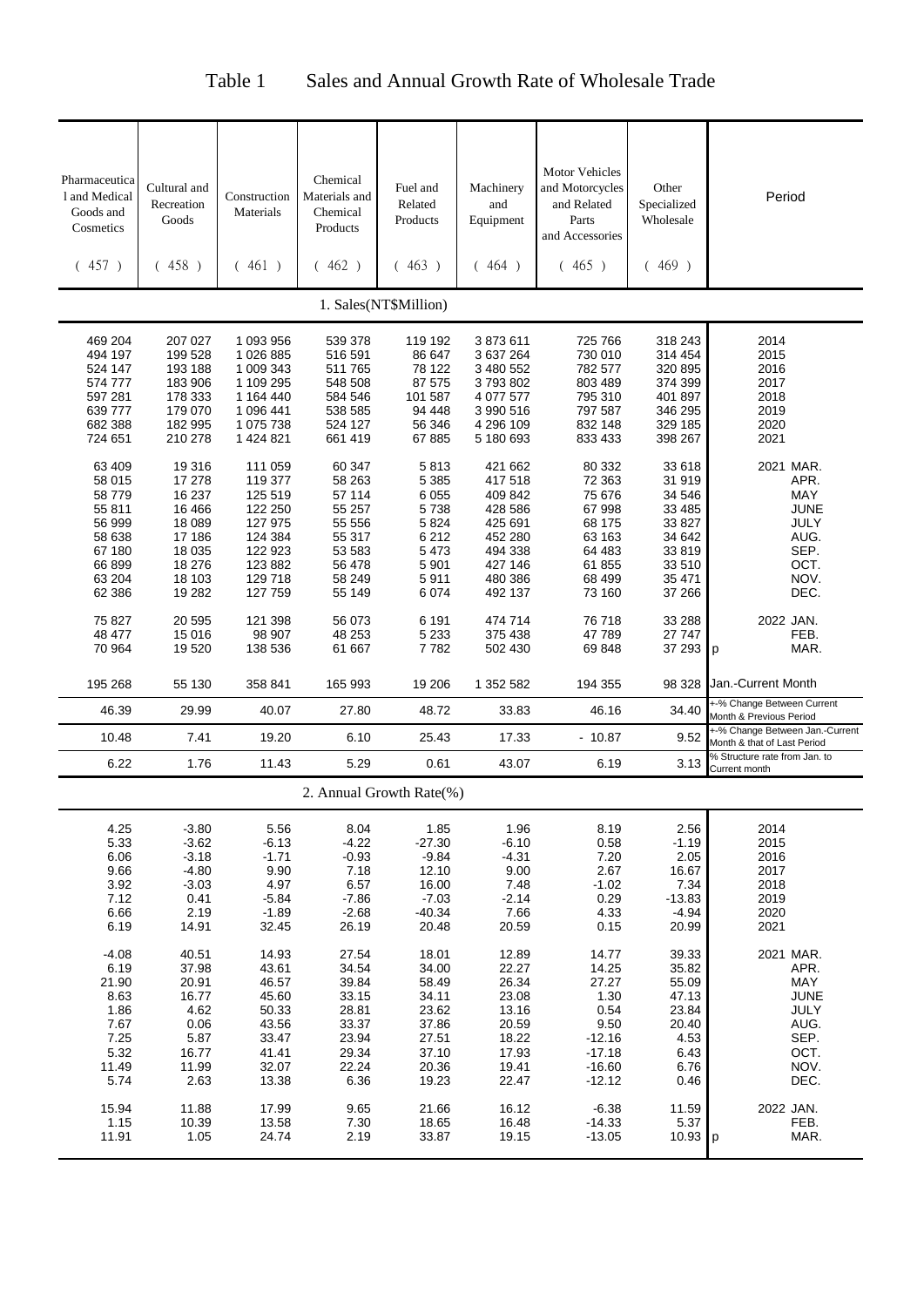| Period                                                                                  | Retail Trade<br>$47 - 48$ )                                                              | General<br>Merchandise<br><b>Stores</b><br>(detail:table4)<br>471)                          | Food, Beverages<br>and Tobacco in<br>Specialized<br><b>Stores</b><br>(472)               | Textiles and<br>Clothing in<br><b>Specialized Stores</b><br>(473)                                 | Household<br>Appliances and<br>Goods in<br><b>Specialized Stores</b><br>474)<br>(                 | Pharmaceutical<br>and Medical Goods<br>and Cosmetics in<br><b>Specialized Stores</b><br>(475) | Cultural and<br><b>Recreation Goods</b><br>in Specialized<br><b>Stores</b><br>(476)                       |
|-----------------------------------------------------------------------------------------|------------------------------------------------------------------------------------------|---------------------------------------------------------------------------------------------|------------------------------------------------------------------------------------------|---------------------------------------------------------------------------------------------------|---------------------------------------------------------------------------------------------------|-----------------------------------------------------------------------------------------------|-----------------------------------------------------------------------------------------------------------|
|                                                                                         |                                                                                          |                                                                                             |                                                                                          | 1. Sales(NT\$Million)                                                                             |                                                                                                   |                                                                                               |                                                                                                           |
| 2014<br>2015<br>2016<br>2017<br>2018<br>2019<br>2020                                    | 3 620 906<br>3 586 262<br>3 624 373<br>3 656 252<br>3737094<br>3 852 281<br>3859665      | 1 077 398<br>1 116 823<br>1 164 705<br>1 178 201<br>1 222 612<br>1 272 664<br>1 292 099     | 301 716<br>293 747<br>282 996<br>284 427<br>284 669<br>288 010<br>279 970                | 262 346<br>264 453<br>268 254<br>268 435<br>272 831<br>283 484<br>288 031                         | 230 924<br>221 078<br>202 099<br>188 114<br>193 583<br>196 273<br>179 464                         | 168 966<br>172 224<br>177 612<br>183763<br>191 750<br>198 102<br>199 016                      | 83 639<br>82 241<br>77 207<br>74 764<br>74 531<br>78 604<br>84 891                                        |
| 2021<br>2021 MAR.<br>APR.<br>MAY<br>JUNE                                                | 3 985 543<br>326 296<br>328 586<br>311 401<br>266 431                                    | 1 302 550<br>101 637<br>109 786<br>104 029<br>85 620                                        | 285 071<br>21 685<br>21 453<br>21 485<br>20 920                                          | 294 050<br>23 378<br>25 577<br>16 702<br>10 167                                                   | 182 402<br>14 111<br>15761<br>11 902<br>9598                                                      | 198 048<br>17611<br>16 519<br>15 471<br>13 2 8 1                                              | 77 600<br>7 2 1 1<br>7 3 8 8<br>5 5 5 7<br>4 207                                                          |
| JULY<br>AUG.<br>SEP.<br>OCT.<br>NOV.<br>DEC.                                            | 303731<br>319750<br>327 709<br>373 033<br>377 304<br>368 420                             | 96 422<br>108 018<br>103 885<br>130 682<br>121 903<br>117830                                | 21 683<br>24 093<br>26 279<br>25 328<br>24 861<br>26 597                                 | 15 288<br>20 879<br>21 776<br>30 304<br>32 493<br>36 076                                          | 13 146<br>14768<br>14 693<br>18 307<br>18 803<br>19666                                            | 13 931<br>14 986<br>18 398<br>19 4 15<br>17 738<br>18 3 12                                    | 4 9 61<br>5888<br>5818<br>7 2 9 0<br>6913<br>7 0 9 8                                                      |
| 2022 JAN.<br>FEB.<br>MAR.<br>р                                                          | 391 743<br>314741<br>342 037                                                             | 125 555<br>103 757<br>107 084                                                               | 31 644<br>22 013<br>22 929                                                               | 36 364<br>31 041<br>27 316                                                                        | 18 197<br>15 174<br>15870                                                                         | 16 678<br>15 342<br>17 217                                                                    | 7 2 9 5<br>7 0 8 4<br>6955                                                                                |
| Jan.-Current Month                                                                      | 1 048 521                                                                                | 336 396                                                                                     | 76 585                                                                                   | 94 721                                                                                            | 49 241                                                                                            | 49 237                                                                                        | 21 334                                                                                                    |
| +-% Change Between Current<br>Month & Previous Period                                   | 8.67                                                                                     | 3.21                                                                                        | 4.16                                                                                     | $-12.00$                                                                                          | 4.59                                                                                              | 12.22                                                                                         | $-1.82$                                                                                                   |
| +-% Change Between Jan.-Current<br>Month & that of Last Period                          | 3.90                                                                                     | 3.71                                                                                        | 5.82                                                                                     | 11.71                                                                                             | 7.61                                                                                              | $-1.52$                                                                                       | $-5.09$                                                                                                   |
| % Structure rate from Jan. to<br>Current month                                          | 100.00                                                                                   | 32.08                                                                                       | 7.30                                                                                     | 9.03                                                                                              | 4.70                                                                                              | 4.70                                                                                          | 2.03                                                                                                      |
|                                                                                         |                                                                                          |                                                                                             |                                                                                          | 2. Annual Growth Rate(%)                                                                          |                                                                                                   |                                                                                               |                                                                                                           |
| 2014<br>2015<br>2016<br>2017<br>2018<br>2019<br>2020<br>2021                            | 2.84<br>$-0.96$<br>1.06<br>0.88<br>2.21<br>3.08<br>0.19<br>3.26                          | 4.79<br>3.66<br>4.29<br>1.16<br>3.77<br>4.09<br>1.53<br>0.81                                | $-4.38$<br>$-2.64$<br>$-3.66$<br>0.51<br>0.09<br>1.17<br>$-2.79$<br>1.82                 | 3.27<br>0.80<br>1.44<br>0.07<br>1.64<br>3.90<br>1.60<br>2.09                                      | 1.40<br>$-4.26$<br>$-8.58$<br>$-6.92$<br>2.91<br>1.39<br>$-8.56$<br>1.64                          | 3.01<br>1.93<br>3.13<br>3.46<br>4.35<br>3.31<br>0.46<br>$-0.49$                               | 0.65<br>$-1.67$<br>$-6.12$<br>$-3.16$<br>$-0.31$<br>5.47<br>8.00<br>$-8.59$                               |
| 2021 MAR.<br>APR.<br>MAY<br><b>JUNE</b><br>JULY<br>AUG.<br>SEP.<br>OCT.<br>NOV.<br>DEC. | 12.50<br>18.27<br>3.40<br>$-13.26$<br>$-9.63$<br>$-4.28$<br>1.99<br>6.65<br>6.85<br>3.72 | 5.29<br>16.69<br>0.70<br>$-14.34$<br>$-14.56$<br>$-7.92$<br>$-1.18$<br>5.44<br>7.09<br>6.07 | 4.01<br>5.50<br>0.50<br>$-5.63$<br>$-3.07$<br>$-2.65$<br>$-7.94$<br>1.17<br>8.97<br>8.15 | 42.15<br>55.11<br>$-26.15$<br>$-53.90$<br>$-30.98$<br>$-8.73$<br>$-2.79$<br>6.84<br>15.04<br>5.42 | 17.95<br>35.63<br>$-11.84$<br>$-28.57$<br>$-10.19$<br>$-6.23$<br>$-7.17$<br>0.02<br>10.31<br>5.12 | 6.10<br>12.36<br>10.12<br>$-13.09$<br>$-14.07$<br>$-10.30$<br>$-2.83$<br>1.06<br>1.75<br>5.72 | 26.37<br>16.94<br>$-20.09$<br>$-38.38$<br>$-37.79$<br>$-29.49$<br>$-14.92$<br>4.10<br>$-7.78$<br>$-10.22$ |
| 2022 JAN.<br>FEB.<br>MAR.<br>р                                                          | 6.25<br>0.18<br>4.82                                                                     | 9.06<br>$-3.58$<br>5.36                                                                     | 19.42<br>$-9.00$<br>5.73                                                                 | 16.37<br>2.91<br>16.84                                                                            | 8.16<br>2.36<br>12.47                                                                             | 1.42<br>$-3.75$<br>$-2.24$                                                                    | $-3.30$<br>$-8.29$<br>$-3.55$                                                                             |

### Table 2 Sales and Annual Growth Rate of Retail Trade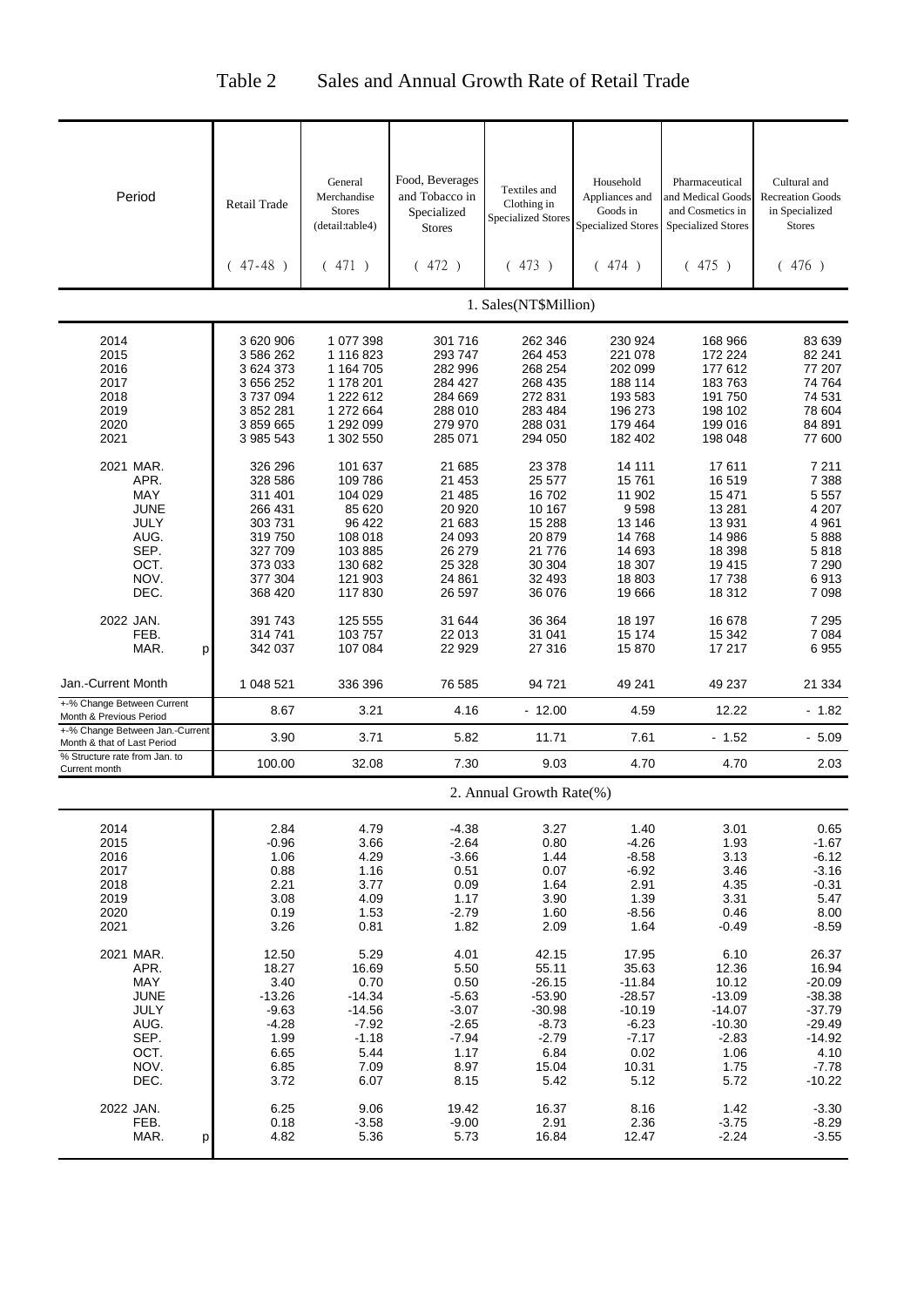| Construction<br>Materials in<br>Specialized<br><b>Stores</b> | Fuel and related<br>products in<br>Specialized<br><b>Stores</b> | Information and<br>Communications<br>Equipment and<br>Electrical<br>Household<br>Appliance in<br><b>Specialized Stores</b> | Motor Vehicles,<br>Motorcycles and<br><b>Related Parts</b><br>and Accessories<br>in Specialized<br><b>Stores</b> | Other Retail<br>Sale in<br>Specialized<br><b>Stores</b> | Retail Trade not<br>in Stores or<br><b>Stalls</b> | Electronic<br>Shopping and<br>Mail-Order<br><b>Houses</b> | Period                                                       |
|--------------------------------------------------------------|-----------------------------------------------------------------|----------------------------------------------------------------------------------------------------------------------------|------------------------------------------------------------------------------------------------------------------|---------------------------------------------------------|---------------------------------------------------|-----------------------------------------------------------|--------------------------------------------------------------|
| (481)                                                        | (482)                                                           | 483+4741                                                                                                                   | (484)                                                                                                            | (485)                                                   | (487)                                             | (4871)                                                    |                                                              |
|                                                              |                                                                 |                                                                                                                            |                                                                                                                  |                                                         |                                                   |                                                           |                                                              |
|                                                              |                                                                 |                                                                                                                            |                                                                                                                  |                                                         |                                                   |                                                           |                                                              |
|                                                              |                                                                 |                                                                                                                            |                                                                                                                  |                                                         |                                                   |                                                           |                                                              |
| 52 487<br>51 478                                             | 308 232<br>235 026                                              | 276 656<br>268 173                                                                                                         | 573 568<br>580 095                                                                                               | 63814<br>66 160                                         | 221 159<br>234 762                                | 137 039<br>145 912                                        | 2014<br>2015                                                 |
| 49 916                                                       | 222 256                                                         | 255 732                                                                                                                    | 611 316                                                                                                          | 63790                                                   | 248 491                                           | 155 750                                                   | 2016                                                         |
| 46 732                                                       | 242 248                                                         | 252 196                                                                                                                    | 618 651                                                                                                          | 59 510                                                  | 259 210                                           | 168 535                                                   | 2017                                                         |
| 45 923                                                       | 273 217                                                         | 244 560                                                                                                                    | 600 711                                                                                                          | 57 927                                                  | 274 779                                           | 189 438                                                   | 2018                                                         |
| 45 118                                                       | 263777                                                          | 237 873                                                                                                                    | 637 322                                                                                                          | 57 624                                                  | 293 429                                           | 207 755                                                   | 2019                                                         |
| 47 0 26                                                      | 215 194                                                         | 240 346                                                                                                                    | 660 081                                                                                                          | 44 294                                                  | 329 253                                           | 241 192                                                   | 2020                                                         |
| 46 921                                                       | 249 090                                                         | 268 745                                                                                                                    | 660 673                                                                                                          | 45 151                                                  | 375 242                                           | 285 394                                                   | 2021                                                         |
|                                                              |                                                                 |                                                                                                                            |                                                                                                                  |                                                         |                                                   |                                                           |                                                              |
| 3667                                                         | 21 003                                                          | 19 160                                                                                                                     | 63 541                                                                                                           | 4 0 3 2                                                 | 29 260                                            | 21 575                                                    | 2021 MAR.                                                    |
| 3630                                                         | 20 648                                                          | 20 981                                                                                                                     | 55 287                                                                                                           | 3563                                                    | 27 993                                            | 20 4 64                                                   | APR.                                                         |
| 3 4 4 8                                                      | 19 087                                                          | 24 073                                                                                                                     | 53 681                                                                                                           | 3 309                                                   | 32 657                                            | 24 683                                                    | <b>MAY</b>                                                   |
| 3 3 2 7                                                      | 16710                                                           | 22 414                                                                                                                     | 44 594                                                                                                           | 3 2 2 3                                                 | 32 369                                            | 25 531                                                    | <b>JUNE</b>                                                  |
| 3714                                                         | 20 055                                                          | 23 3 25                                                                                                                    | 57 400                                                                                                           | 3 157                                                   | 30 649                                            | 23 5 20                                                   | JULY                                                         |
| 3832                                                         | 21 553                                                          | 21 21 2                                                                                                                    | 50 633                                                                                                           | 3 3 5 9                                                 | 30 528                                            | 23 348                                                    | AUG.                                                         |
| 3779                                                         | 21759                                                           | 21 560                                                                                                                     | 57 854                                                                                                           | 3 363                                                   | 28 545                                            | 21 119                                                    | SEP.                                                         |
| 4 0 8 3                                                      | 23 643                                                          | 26 537                                                                                                                     | 52 552                                                                                                           | 4 2 4 4                                                 | 30 649                                            | 22 872                                                    | OCT.                                                         |
| 4 1 5 3                                                      | 22 903                                                          | 24 973                                                                                                                     | 56 904                                                                                                           | 4 2 3 4                                                 | 41 427                                            | 33 182                                                    | NOV.                                                         |
| 4 2 7 6                                                      | 23 358                                                          | 22 109                                                                                                                     | 55 578                                                                                                           | 4 4 7 6                                                 | 33 044                                            | 25 552                                                    | DEC.                                                         |
| 5 0 2 2                                                      | 23 065                                                          | 24 987                                                                                                                     | 64 352                                                                                                           | 4727                                                    | 33 857                                            | 26 247                                                    | 2022 JAN.                                                    |
| 3632                                                         | 20 355                                                          | 20 052                                                                                                                     | 43 703                                                                                                           | 4016                                                    | 28 573                                            | 22 188                                                    | FEB.                                                         |
| 3693                                                         | 24 300                                                          | 22 534                                                                                                                     | 57 844                                                                                                           | 4 1 6 3                                                 | 32 133                                            | 24 345                                                    | MAR.<br>p                                                    |
|                                                              |                                                                 |                                                                                                                            |                                                                                                                  |                                                         |                                                   |                                                           |                                                              |
| 12 346                                                       | 67720                                                           | 67 573                                                                                                                     | 165 899                                                                                                          | 12 907                                                  | 94 563                                            | 72 780                                                    | Jan.-Current Month                                           |
| 1.68                                                         | 19.38                                                           | 12.38                                                                                                                      | 32.36                                                                                                            | 3.66                                                    | 12.46                                             | 9.72                                                      | +-% Change Between Current                                   |
| $-2.62$                                                      | 14.06                                                           | 9.77                                                                                                                       | $-5.84$                                                                                                          | 5.60                                                    | 8.22                                              | 11.76                                                     | Month & Previous Period<br>+-% Change between Jan.-Current   |
|                                                              |                                                                 |                                                                                                                            |                                                                                                                  |                                                         |                                                   |                                                           | Month & that of Last Period<br>% Structure rate from Jan. to |
| 1.18                                                         | 6.46                                                            | 6.44                                                                                                                       | 15.82                                                                                                            | 1.23                                                    | 9.02                                              | 6.94                                                      | Current month                                                |
|                                                              |                                                                 |                                                                                                                            |                                                                                                                  |                                                         |                                                   |                                                           |                                                              |
|                                                              |                                                                 |                                                                                                                            |                                                                                                                  |                                                         |                                                   |                                                           |                                                              |
| 2.20                                                         | $-1.77$                                                         | $-2.99$                                                                                                                    | 7.93                                                                                                             | 1.60                                                    | 8.55                                              | 10.60                                                     | 2014                                                         |
| $-1.92$                                                      | $-23.75$                                                        | $-3.07$                                                                                                                    | 1.14                                                                                                             | 3.68                                                    | 6.15                                              | 6.47                                                      | 2015                                                         |
| $-3.03$                                                      | $-5.43$<br>8.99                                                 | $-4.64$<br>$-1.38$                                                                                                         | 5.38<br>1.20                                                                                                     | $-3.58$<br>$-6.71$                                      | 5.85<br>4.31                                      | 6.74<br>8.21                                              | 2016<br>2017                                                 |
| $-6.38$<br>$-1.73$                                           | 12.78                                                           | $-3.03$                                                                                                                    | $-2.90$                                                                                                          | $-2.66$                                                 | 6.01                                              | 12.40                                                     | 2018                                                         |
| $-1.75$                                                      | $-3.46$                                                         | $-2.73$                                                                                                                    | 6.09                                                                                                             | $-0.52$                                                 | 6.79                                              | 9.67                                                      | 2019                                                         |
| 4.23                                                         | $-18.42$                                                        | 1.04                                                                                                                       | 3.57                                                                                                             | $-23.13$                                                | 12.21                                             | 16.09                                                     | 2020                                                         |
| $-0.22$                                                      | 15.75                                                           | 11.82                                                                                                                      | 0.09                                                                                                             | 1.93                                                    | 13.97                                             | 18.33                                                     | 2021                                                         |
|                                                              |                                                                 |                                                                                                                            |                                                                                                                  |                                                         |                                                   |                                                           |                                                              |
| 4.31                                                         | 22.62                                                           | 4.31                                                                                                                       | 21.96                                                                                                            | 8.33                                                    | 7.88                                              | 10.50                                                     | 2021 MAR.                                                    |
| $-16.22$                                                     | 54.83                                                           | 13.41                                                                                                                      | 12.04                                                                                                            | 13.67                                                   | 9.27                                              | 11.85                                                     | APR.                                                         |
| $-13.91$                                                     | 27.17                                                           | 19.81                                                                                                                      | 6.26                                                                                                             | 3.93                                                    | 23.01                                             | 26.00                                                     | MAY                                                          |
| $-12.32$                                                     | $-3.36$                                                         | 15.64                                                                                                                      | $-22.95$                                                                                                         | $-3.61$                                                 | 25.68                                             | 33.70                                                     | <b>JUNE</b>                                                  |
| $-0.03$                                                      | 3.41                                                            | 2.99                                                                                                                       | $-10.63$                                                                                                         | $-6.20$                                                 | 15.41                                             | 23.34                                                     | JULY                                                         |
| $-2.71$                                                      | 12.69                                                           | $-1.75$                                                                                                                    | $-4.65$                                                                                                          | $-5.37$                                                 | 13.17                                             | 17.60                                                     | AUG.                                                         |
| 6.33<br>4.92                                                 | 18.00<br>31.91                                                  | 14.21<br>40.06                                                                                                             | 6.67<br>$-8.09$                                                                                                  | 1.08<br>0.26                                            | 13.20<br>19.02                                    | 17.48<br>23.53                                            | SEP.<br>OCT.                                                 |
| 5.82                                                         | 30.70                                                           | 19.83                                                                                                                      | $-11.19$                                                                                                         | 6.68                                                    | 15.37                                             | 18.95                                                     | NOV.                                                         |
| $-1.53$                                                      | 21.73                                                           | 4.74                                                                                                                       | $-8.00$                                                                                                          | 2.53                                                    | 3.43                                              | 6.87                                                      | DEC.                                                         |
|                                                              |                                                                 |                                                                                                                            |                                                                                                                  |                                                         |                                                   |                                                           |                                                              |
| 1.37                                                         | 14.56                                                           | 9.31                                                                                                                       | $-9.60$                                                                                                          | 4.53                                                    | 7.96                                              | 9.50                                                      | 2022 JAN.                                                    |
| $-10.50$                                                     | 11.61                                                           | 2.60                                                                                                                       | 5.40                                                                                                             | 9.50                                                    | 6.77                                              | 13.33                                                     | FEB.                                                         |
| 0.70                                                         | 15.70                                                           | 17.61                                                                                                                      | $-8.97$                                                                                                          | 3.25                                                    | 9.82                                              | 12.84                                                     | MAR.<br>p                                                    |
|                                                              |                                                                 |                                                                                                                            |                                                                                                                  |                                                         |                                                   |                                                           |                                                              |

### Table 2 Sales and Aunnal Growth Rate of Retail Trade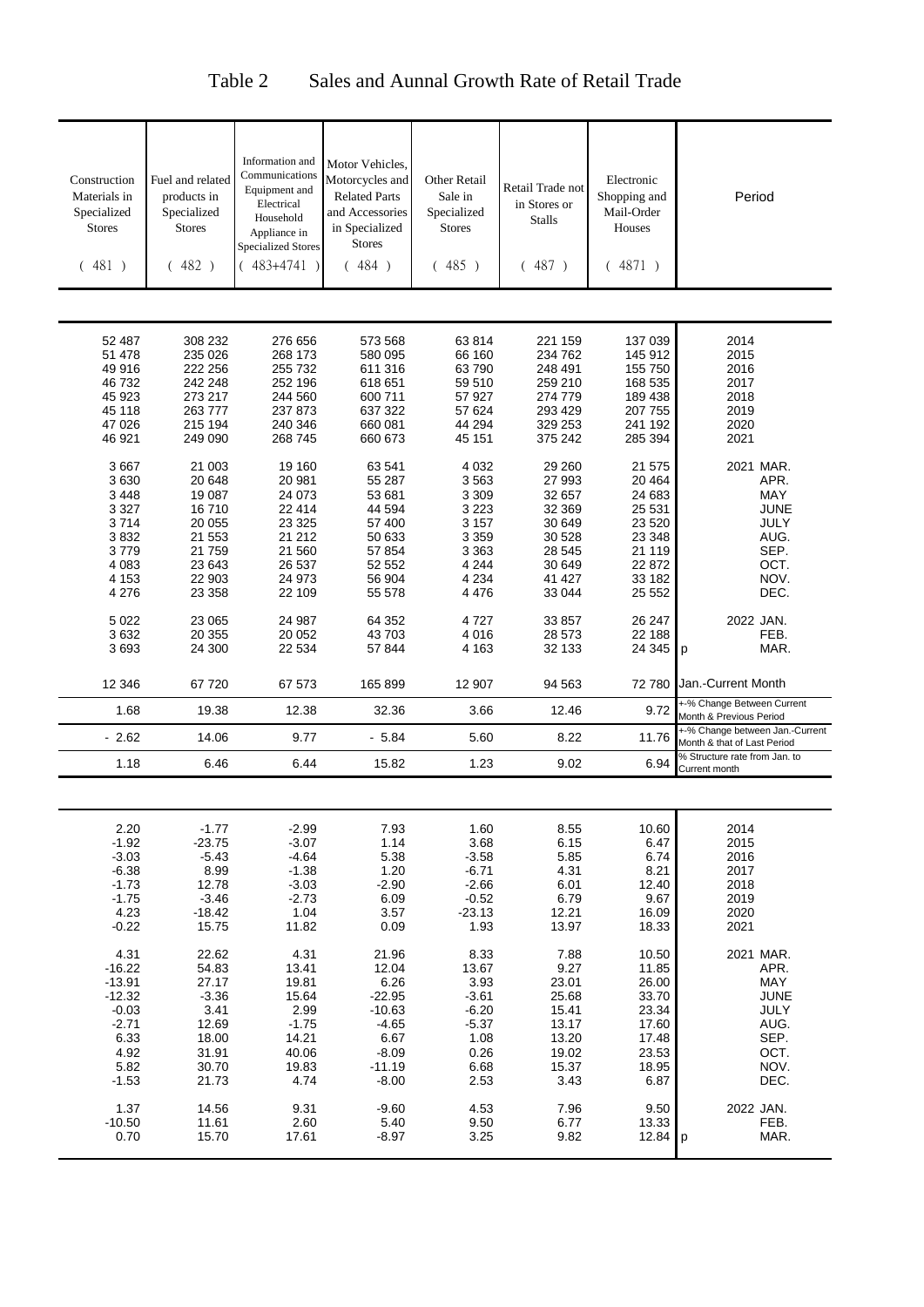| Table 3 |  |  | Sales and Annual Growth Rate of General Merchandise Stores |  |
|---------|--|--|------------------------------------------------------------|--|
|---------|--|--|------------------------------------------------------------|--|

| General<br>Period<br><b>Other General</b><br>Merchandise<br><b>Convenience Stores</b><br><b>Department Stores</b><br>Hypermarket<br>Supermarkets<br>Merchandise Stores<br><b>Stores</b><br>(471)<br>(4713)<br>(4714)<br>(4719)<br>(4711)<br>(4712)<br>1. Sales(NT\$Million)<br>2014<br>1 077 398<br>306 136<br>156 243<br>278 127<br>174 202<br>162 689<br>2015<br>181 095<br>1 116 823<br>318 902<br>167 140<br>282 349<br>167 337<br>294 137<br>2016<br>1 164 705<br>333 149<br>181 217<br>189 120<br>167 083<br>2017<br>1 178 201<br>334 626<br>190 024<br>302 741<br>194 716<br>156 093<br>2018<br>198 523<br>321 737<br>199 540<br>162 693<br>1 222 612<br>340 119<br>2019<br>331 633<br>167 939<br>1 272 664<br>355 205<br>207 752<br>210 135<br>2020<br>1 292 099<br>354 083<br>229 915<br>361 008<br>228 745<br>118 348<br>2021<br>1 302 550<br>342 601<br>248 198<br>361 448<br>243 945<br>106 358<br>2021 MAR.<br>26 235<br>17 285<br>10 391<br>101 637<br>29 985<br>17 740<br>APR.<br>34 924<br>17 235<br>29 554<br>17 199<br>10873<br>109 786<br>MAY<br>19 566<br>25 194<br>31 021<br>19 186<br>104 029<br>9063<br><b>JUNE</b><br>85 620<br>8851<br>23 8 85<br>28 291<br>18 687<br>5 9 0 7<br><b>JULY</b><br>96 422<br>15 245<br>30 063<br>21 069<br>7038<br>23 008<br>AUG.<br>108 018<br>23 312<br>23 553<br>8538<br>23724<br>28 890<br>SEP.<br>25 017<br>20 118<br>29 591<br>20 497<br>8662<br>103 885<br>OCT.<br>130 682<br>46 942<br>21 0 24<br>32 076<br>21 346<br>9 2 9 4<br>NOV.<br>42 515<br>19 164<br>30 936<br>20 4 29<br>8859<br>121 903<br>DEC.<br>37 250<br>20 572<br>117830<br>20 117<br>30 379<br>9512<br>2022 JAN.<br>125 555<br>33 139<br>22 741<br>33 134<br>9802<br>26 740<br>17 705<br>FEB.<br>103 757<br>31 283<br>18751<br>27 344<br>8675<br>MAR.<br>107 084<br>29 4 20<br>18 963<br>30 501<br>18 636<br>9565<br>p<br>336 396<br>93 841<br>60 454<br>90 979<br>63 081<br>28 041<br>3.21<br>$-5.96$<br>1.13<br>11.55<br>5.26<br>10.26<br>+-% Change Between Jan.-Current<br>3.71<br>5.47<br>10.46<br>0.37<br>2.72<br>$-1.99$<br>100.00<br>27.90<br>17.97<br>27.05<br>18.75<br>8.34<br>Current month<br>2. Annual Growth Rate(%)<br>2014<br>4.79<br>6.06<br>4.24<br>4.45<br>2.37<br>6.39<br>2015<br>6.97<br>3.96<br>3.66<br>4.17<br>1.52<br>2.86<br>2016<br>4.47<br>8.42<br>4.17<br>4.43<br>$-0.15$<br>4.29<br>2017<br>4.86<br>2.93<br>2.96<br>1.16<br>0.44<br>$-6.58$<br>2018<br>1.64<br>4.47<br>3.77<br>6.27<br>2.48<br>4.23<br>2019<br>4.09<br>4.44<br>5.31<br>3.22<br>4.65<br>3.08<br>2020<br>$-0.32$<br>8.86<br>8.86<br>$-29.53$<br>1.53<br>10.67<br>2021<br>$-3.24$<br>7.95<br>0.12<br>0.81<br>6.64<br>$-10.13$<br>2021 MAR.<br>5.29<br>35.68<br>$-18.05$<br>7.95<br>$-8.02$<br>14.91<br>16.69<br>49.45<br>$-8.03$<br>8.38<br>6.03<br>APR.<br>28.13<br>MAY<br>0.70<br>$-28.29$<br>36.50<br>4.34<br>3.64<br>$-2.75$<br><b>JUNE</b><br>$-14.34$<br>$-64.74$<br>33.24<br>$-7.40$<br>7.56<br>$-34.39$<br>JULY<br>20.02<br>$-14.56$<br>$-46.54$<br>$-15.04$<br>9.19<br>$-32.87$<br>AUG.<br>$-18.86$<br>10.65<br>$-13.22$<br>4.10<br>$-7.92$<br>$-23.95$<br>SEP.<br>$-12.34$<br>5.47<br>$-0.84$<br>$-1.18$<br>13.68<br>$-10.12$<br>OCT.<br>5.44<br>0.65<br>7.57<br>$-5.23$<br>6.19<br>20.32<br>NOV.<br>7.09<br>8.11<br>3.94<br>6.50<br>3.21<br>13.41<br>DEC.<br>6.07<br>12.57<br>5.21<br>5.39<br>1.21<br>1.81<br>2022 JAN.<br>17.16<br>9.06<br>6.52<br>5.94<br>12.47<br>2.63<br>FEB.<br>$-1.10$<br>3.97<br>$-6.95$<br>$-11.00$<br>0.06<br>$-3.58$<br>9.70<br>12.14<br>5.05<br>MAR.<br>5.36<br>1.72<br>$-7.95$<br>p |                               |  |  |  |
|----------------------------------------------------------------------------------------------------------------------------------------------------------------------------------------------------------------------------------------------------------------------------------------------------------------------------------------------------------------------------------------------------------------------------------------------------------------------------------------------------------------------------------------------------------------------------------------------------------------------------------------------------------------------------------------------------------------------------------------------------------------------------------------------------------------------------------------------------------------------------------------------------------------------------------------------------------------------------------------------------------------------------------------------------------------------------------------------------------------------------------------------------------------------------------------------------------------------------------------------------------------------------------------------------------------------------------------------------------------------------------------------------------------------------------------------------------------------------------------------------------------------------------------------------------------------------------------------------------------------------------------------------------------------------------------------------------------------------------------------------------------------------------------------------------------------------------------------------------------------------------------------------------------------------------------------------------------------------------------------------------------------------------------------------------------------------------------------------------------------------------------------------------------------------------------------------------------------------------------------------------------------------------------------------------------------------------------------------------------------------------------------------------------------------------------------------------------------------------------------------------------------------------------------------------------------------------------------------------------------------------------------------------------------------------------------------------------------------------------------------------------------------------------------------------------------------------------------------------------------------------------------------------------------------------------------------------------------------------------------------------------------------------------------------------------------------------------------------------------------------------------------------------------------------------------------------------------------------------------------------------------------------------------------------------------------------------------------------------------------------------------------------------------------------------------------------------------------------------------------------------------------------------------------------|-------------------------------|--|--|--|
|                                                                                                                                                                                                                                                                                                                                                                                                                                                                                                                                                                                                                                                                                                                                                                                                                                                                                                                                                                                                                                                                                                                                                                                                                                                                                                                                                                                                                                                                                                                                                                                                                                                                                                                                                                                                                                                                                                                                                                                                                                                                                                                                                                                                                                                                                                                                                                                                                                                                                                                                                                                                                                                                                                                                                                                                                                                                                                                                                                                                                                                                                                                                                                                                                                                                                                                                                                                                                                                                                                                                                    |                               |  |  |  |
|                                                                                                                                                                                                                                                                                                                                                                                                                                                                                                                                                                                                                                                                                                                                                                                                                                                                                                                                                                                                                                                                                                                                                                                                                                                                                                                                                                                                                                                                                                                                                                                                                                                                                                                                                                                                                                                                                                                                                                                                                                                                                                                                                                                                                                                                                                                                                                                                                                                                                                                                                                                                                                                                                                                                                                                                                                                                                                                                                                                                                                                                                                                                                                                                                                                                                                                                                                                                                                                                                                                                                    |                               |  |  |  |
|                                                                                                                                                                                                                                                                                                                                                                                                                                                                                                                                                                                                                                                                                                                                                                                                                                                                                                                                                                                                                                                                                                                                                                                                                                                                                                                                                                                                                                                                                                                                                                                                                                                                                                                                                                                                                                                                                                                                                                                                                                                                                                                                                                                                                                                                                                                                                                                                                                                                                                                                                                                                                                                                                                                                                                                                                                                                                                                                                                                                                                                                                                                                                                                                                                                                                                                                                                                                                                                                                                                                                    |                               |  |  |  |
|                                                                                                                                                                                                                                                                                                                                                                                                                                                                                                                                                                                                                                                                                                                                                                                                                                                                                                                                                                                                                                                                                                                                                                                                                                                                                                                                                                                                                                                                                                                                                                                                                                                                                                                                                                                                                                                                                                                                                                                                                                                                                                                                                                                                                                                                                                                                                                                                                                                                                                                                                                                                                                                                                                                                                                                                                                                                                                                                                                                                                                                                                                                                                                                                                                                                                                                                                                                                                                                                                                                                                    |                               |  |  |  |
|                                                                                                                                                                                                                                                                                                                                                                                                                                                                                                                                                                                                                                                                                                                                                                                                                                                                                                                                                                                                                                                                                                                                                                                                                                                                                                                                                                                                                                                                                                                                                                                                                                                                                                                                                                                                                                                                                                                                                                                                                                                                                                                                                                                                                                                                                                                                                                                                                                                                                                                                                                                                                                                                                                                                                                                                                                                                                                                                                                                                                                                                                                                                                                                                                                                                                                                                                                                                                                                                                                                                                    |                               |  |  |  |
|                                                                                                                                                                                                                                                                                                                                                                                                                                                                                                                                                                                                                                                                                                                                                                                                                                                                                                                                                                                                                                                                                                                                                                                                                                                                                                                                                                                                                                                                                                                                                                                                                                                                                                                                                                                                                                                                                                                                                                                                                                                                                                                                                                                                                                                                                                                                                                                                                                                                                                                                                                                                                                                                                                                                                                                                                                                                                                                                                                                                                                                                                                                                                                                                                                                                                                                                                                                                                                                                                                                                                    |                               |  |  |  |
|                                                                                                                                                                                                                                                                                                                                                                                                                                                                                                                                                                                                                                                                                                                                                                                                                                                                                                                                                                                                                                                                                                                                                                                                                                                                                                                                                                                                                                                                                                                                                                                                                                                                                                                                                                                                                                                                                                                                                                                                                                                                                                                                                                                                                                                                                                                                                                                                                                                                                                                                                                                                                                                                                                                                                                                                                                                                                                                                                                                                                                                                                                                                                                                                                                                                                                                                                                                                                                                                                                                                                    |                               |  |  |  |
|                                                                                                                                                                                                                                                                                                                                                                                                                                                                                                                                                                                                                                                                                                                                                                                                                                                                                                                                                                                                                                                                                                                                                                                                                                                                                                                                                                                                                                                                                                                                                                                                                                                                                                                                                                                                                                                                                                                                                                                                                                                                                                                                                                                                                                                                                                                                                                                                                                                                                                                                                                                                                                                                                                                                                                                                                                                                                                                                                                                                                                                                                                                                                                                                                                                                                                                                                                                                                                                                                                                                                    |                               |  |  |  |
|                                                                                                                                                                                                                                                                                                                                                                                                                                                                                                                                                                                                                                                                                                                                                                                                                                                                                                                                                                                                                                                                                                                                                                                                                                                                                                                                                                                                                                                                                                                                                                                                                                                                                                                                                                                                                                                                                                                                                                                                                                                                                                                                                                                                                                                                                                                                                                                                                                                                                                                                                                                                                                                                                                                                                                                                                                                                                                                                                                                                                                                                                                                                                                                                                                                                                                                                                                                                                                                                                                                                                    |                               |  |  |  |
|                                                                                                                                                                                                                                                                                                                                                                                                                                                                                                                                                                                                                                                                                                                                                                                                                                                                                                                                                                                                                                                                                                                                                                                                                                                                                                                                                                                                                                                                                                                                                                                                                                                                                                                                                                                                                                                                                                                                                                                                                                                                                                                                                                                                                                                                                                                                                                                                                                                                                                                                                                                                                                                                                                                                                                                                                                                                                                                                                                                                                                                                                                                                                                                                                                                                                                                                                                                                                                                                                                                                                    |                               |  |  |  |
|                                                                                                                                                                                                                                                                                                                                                                                                                                                                                                                                                                                                                                                                                                                                                                                                                                                                                                                                                                                                                                                                                                                                                                                                                                                                                                                                                                                                                                                                                                                                                                                                                                                                                                                                                                                                                                                                                                                                                                                                                                                                                                                                                                                                                                                                                                                                                                                                                                                                                                                                                                                                                                                                                                                                                                                                                                                                                                                                                                                                                                                                                                                                                                                                                                                                                                                                                                                                                                                                                                                                                    |                               |  |  |  |
|                                                                                                                                                                                                                                                                                                                                                                                                                                                                                                                                                                                                                                                                                                                                                                                                                                                                                                                                                                                                                                                                                                                                                                                                                                                                                                                                                                                                                                                                                                                                                                                                                                                                                                                                                                                                                                                                                                                                                                                                                                                                                                                                                                                                                                                                                                                                                                                                                                                                                                                                                                                                                                                                                                                                                                                                                                                                                                                                                                                                                                                                                                                                                                                                                                                                                                                                                                                                                                                                                                                                                    |                               |  |  |  |
|                                                                                                                                                                                                                                                                                                                                                                                                                                                                                                                                                                                                                                                                                                                                                                                                                                                                                                                                                                                                                                                                                                                                                                                                                                                                                                                                                                                                                                                                                                                                                                                                                                                                                                                                                                                                                                                                                                                                                                                                                                                                                                                                                                                                                                                                                                                                                                                                                                                                                                                                                                                                                                                                                                                                                                                                                                                                                                                                                                                                                                                                                                                                                                                                                                                                                                                                                                                                                                                                                                                                                    |                               |  |  |  |
|                                                                                                                                                                                                                                                                                                                                                                                                                                                                                                                                                                                                                                                                                                                                                                                                                                                                                                                                                                                                                                                                                                                                                                                                                                                                                                                                                                                                                                                                                                                                                                                                                                                                                                                                                                                                                                                                                                                                                                                                                                                                                                                                                                                                                                                                                                                                                                                                                                                                                                                                                                                                                                                                                                                                                                                                                                                                                                                                                                                                                                                                                                                                                                                                                                                                                                                                                                                                                                                                                                                                                    |                               |  |  |  |
|                                                                                                                                                                                                                                                                                                                                                                                                                                                                                                                                                                                                                                                                                                                                                                                                                                                                                                                                                                                                                                                                                                                                                                                                                                                                                                                                                                                                                                                                                                                                                                                                                                                                                                                                                                                                                                                                                                                                                                                                                                                                                                                                                                                                                                                                                                                                                                                                                                                                                                                                                                                                                                                                                                                                                                                                                                                                                                                                                                                                                                                                                                                                                                                                                                                                                                                                                                                                                                                                                                                                                    |                               |  |  |  |
|                                                                                                                                                                                                                                                                                                                                                                                                                                                                                                                                                                                                                                                                                                                                                                                                                                                                                                                                                                                                                                                                                                                                                                                                                                                                                                                                                                                                                                                                                                                                                                                                                                                                                                                                                                                                                                                                                                                                                                                                                                                                                                                                                                                                                                                                                                                                                                                                                                                                                                                                                                                                                                                                                                                                                                                                                                                                                                                                                                                                                                                                                                                                                                                                                                                                                                                                                                                                                                                                                                                                                    |                               |  |  |  |
|                                                                                                                                                                                                                                                                                                                                                                                                                                                                                                                                                                                                                                                                                                                                                                                                                                                                                                                                                                                                                                                                                                                                                                                                                                                                                                                                                                                                                                                                                                                                                                                                                                                                                                                                                                                                                                                                                                                                                                                                                                                                                                                                                                                                                                                                                                                                                                                                                                                                                                                                                                                                                                                                                                                                                                                                                                                                                                                                                                                                                                                                                                                                                                                                                                                                                                                                                                                                                                                                                                                                                    |                               |  |  |  |
|                                                                                                                                                                                                                                                                                                                                                                                                                                                                                                                                                                                                                                                                                                                                                                                                                                                                                                                                                                                                                                                                                                                                                                                                                                                                                                                                                                                                                                                                                                                                                                                                                                                                                                                                                                                                                                                                                                                                                                                                                                                                                                                                                                                                                                                                                                                                                                                                                                                                                                                                                                                                                                                                                                                                                                                                                                                                                                                                                                                                                                                                                                                                                                                                                                                                                                                                                                                                                                                                                                                                                    |                               |  |  |  |
|                                                                                                                                                                                                                                                                                                                                                                                                                                                                                                                                                                                                                                                                                                                                                                                                                                                                                                                                                                                                                                                                                                                                                                                                                                                                                                                                                                                                                                                                                                                                                                                                                                                                                                                                                                                                                                                                                                                                                                                                                                                                                                                                                                                                                                                                                                                                                                                                                                                                                                                                                                                                                                                                                                                                                                                                                                                                                                                                                                                                                                                                                                                                                                                                                                                                                                                                                                                                                                                                                                                                                    |                               |  |  |  |
|                                                                                                                                                                                                                                                                                                                                                                                                                                                                                                                                                                                                                                                                                                                                                                                                                                                                                                                                                                                                                                                                                                                                                                                                                                                                                                                                                                                                                                                                                                                                                                                                                                                                                                                                                                                                                                                                                                                                                                                                                                                                                                                                                                                                                                                                                                                                                                                                                                                                                                                                                                                                                                                                                                                                                                                                                                                                                                                                                                                                                                                                                                                                                                                                                                                                                                                                                                                                                                                                                                                                                    |                               |  |  |  |
|                                                                                                                                                                                                                                                                                                                                                                                                                                                                                                                                                                                                                                                                                                                                                                                                                                                                                                                                                                                                                                                                                                                                                                                                                                                                                                                                                                                                                                                                                                                                                                                                                                                                                                                                                                                                                                                                                                                                                                                                                                                                                                                                                                                                                                                                                                                                                                                                                                                                                                                                                                                                                                                                                                                                                                                                                                                                                                                                                                                                                                                                                                                                                                                                                                                                                                                                                                                                                                                                                                                                                    |                               |  |  |  |
|                                                                                                                                                                                                                                                                                                                                                                                                                                                                                                                                                                                                                                                                                                                                                                                                                                                                                                                                                                                                                                                                                                                                                                                                                                                                                                                                                                                                                                                                                                                                                                                                                                                                                                                                                                                                                                                                                                                                                                                                                                                                                                                                                                                                                                                                                                                                                                                                                                                                                                                                                                                                                                                                                                                                                                                                                                                                                                                                                                                                                                                                                                                                                                                                                                                                                                                                                                                                                                                                                                                                                    |                               |  |  |  |
|                                                                                                                                                                                                                                                                                                                                                                                                                                                                                                                                                                                                                                                                                                                                                                                                                                                                                                                                                                                                                                                                                                                                                                                                                                                                                                                                                                                                                                                                                                                                                                                                                                                                                                                                                                                                                                                                                                                                                                                                                                                                                                                                                                                                                                                                                                                                                                                                                                                                                                                                                                                                                                                                                                                                                                                                                                                                                                                                                                                                                                                                                                                                                                                                                                                                                                                                                                                                                                                                                                                                                    |                               |  |  |  |
|                                                                                                                                                                                                                                                                                                                                                                                                                                                                                                                                                                                                                                                                                                                                                                                                                                                                                                                                                                                                                                                                                                                                                                                                                                                                                                                                                                                                                                                                                                                                                                                                                                                                                                                                                                                                                                                                                                                                                                                                                                                                                                                                                                                                                                                                                                                                                                                                                                                                                                                                                                                                                                                                                                                                                                                                                                                                                                                                                                                                                                                                                                                                                                                                                                                                                                                                                                                                                                                                                                                                                    |                               |  |  |  |
|                                                                                                                                                                                                                                                                                                                                                                                                                                                                                                                                                                                                                                                                                                                                                                                                                                                                                                                                                                                                                                                                                                                                                                                                                                                                                                                                                                                                                                                                                                                                                                                                                                                                                                                                                                                                                                                                                                                                                                                                                                                                                                                                                                                                                                                                                                                                                                                                                                                                                                                                                                                                                                                                                                                                                                                                                                                                                                                                                                                                                                                                                                                                                                                                                                                                                                                                                                                                                                                                                                                                                    |                               |  |  |  |
|                                                                                                                                                                                                                                                                                                                                                                                                                                                                                                                                                                                                                                                                                                                                                                                                                                                                                                                                                                                                                                                                                                                                                                                                                                                                                                                                                                                                                                                                                                                                                                                                                                                                                                                                                                                                                                                                                                                                                                                                                                                                                                                                                                                                                                                                                                                                                                                                                                                                                                                                                                                                                                                                                                                                                                                                                                                                                                                                                                                                                                                                                                                                                                                                                                                                                                                                                                                                                                                                                                                                                    |                               |  |  |  |
|                                                                                                                                                                                                                                                                                                                                                                                                                                                                                                                                                                                                                                                                                                                                                                                                                                                                                                                                                                                                                                                                                                                                                                                                                                                                                                                                                                                                                                                                                                                                                                                                                                                                                                                                                                                                                                                                                                                                                                                                                                                                                                                                                                                                                                                                                                                                                                                                                                                                                                                                                                                                                                                                                                                                                                                                                                                                                                                                                                                                                                                                                                                                                                                                                                                                                                                                                                                                                                                                                                                                                    |                               |  |  |  |
|                                                                                                                                                                                                                                                                                                                                                                                                                                                                                                                                                                                                                                                                                                                                                                                                                                                                                                                                                                                                                                                                                                                                                                                                                                                                                                                                                                                                                                                                                                                                                                                                                                                                                                                                                                                                                                                                                                                                                                                                                                                                                                                                                                                                                                                                                                                                                                                                                                                                                                                                                                                                                                                                                                                                                                                                                                                                                                                                                                                                                                                                                                                                                                                                                                                                                                                                                                                                                                                                                                                                                    |                               |  |  |  |
|                                                                                                                                                                                                                                                                                                                                                                                                                                                                                                                                                                                                                                                                                                                                                                                                                                                                                                                                                                                                                                                                                                                                                                                                                                                                                                                                                                                                                                                                                                                                                                                                                                                                                                                                                                                                                                                                                                                                                                                                                                                                                                                                                                                                                                                                                                                                                                                                                                                                                                                                                                                                                                                                                                                                                                                                                                                                                                                                                                                                                                                                                                                                                                                                                                                                                                                                                                                                                                                                                                                                                    |                               |  |  |  |
|                                                                                                                                                                                                                                                                                                                                                                                                                                                                                                                                                                                                                                                                                                                                                                                                                                                                                                                                                                                                                                                                                                                                                                                                                                                                                                                                                                                                                                                                                                                                                                                                                                                                                                                                                                                                                                                                                                                                                                                                                                                                                                                                                                                                                                                                                                                                                                                                                                                                                                                                                                                                                                                                                                                                                                                                                                                                                                                                                                                                                                                                                                                                                                                                                                                                                                                                                                                                                                                                                                                                                    |                               |  |  |  |
|                                                                                                                                                                                                                                                                                                                                                                                                                                                                                                                                                                                                                                                                                                                                                                                                                                                                                                                                                                                                                                                                                                                                                                                                                                                                                                                                                                                                                                                                                                                                                                                                                                                                                                                                                                                                                                                                                                                                                                                                                                                                                                                                                                                                                                                                                                                                                                                                                                                                                                                                                                                                                                                                                                                                                                                                                                                                                                                                                                                                                                                                                                                                                                                                                                                                                                                                                                                                                                                                                                                                                    |                               |  |  |  |
|                                                                                                                                                                                                                                                                                                                                                                                                                                                                                                                                                                                                                                                                                                                                                                                                                                                                                                                                                                                                                                                                                                                                                                                                                                                                                                                                                                                                                                                                                                                                                                                                                                                                                                                                                                                                                                                                                                                                                                                                                                                                                                                                                                                                                                                                                                                                                                                                                                                                                                                                                                                                                                                                                                                                                                                                                                                                                                                                                                                                                                                                                                                                                                                                                                                                                                                                                                                                                                                                                                                                                    |                               |  |  |  |
|                                                                                                                                                                                                                                                                                                                                                                                                                                                                                                                                                                                                                                                                                                                                                                                                                                                                                                                                                                                                                                                                                                                                                                                                                                                                                                                                                                                                                                                                                                                                                                                                                                                                                                                                                                                                                                                                                                                                                                                                                                                                                                                                                                                                                                                                                                                                                                                                                                                                                                                                                                                                                                                                                                                                                                                                                                                                                                                                                                                                                                                                                                                                                                                                                                                                                                                                                                                                                                                                                                                                                    |                               |  |  |  |
|                                                                                                                                                                                                                                                                                                                                                                                                                                                                                                                                                                                                                                                                                                                                                                                                                                                                                                                                                                                                                                                                                                                                                                                                                                                                                                                                                                                                                                                                                                                                                                                                                                                                                                                                                                                                                                                                                                                                                                                                                                                                                                                                                                                                                                                                                                                                                                                                                                                                                                                                                                                                                                                                                                                                                                                                                                                                                                                                                                                                                                                                                                                                                                                                                                                                                                                                                                                                                                                                                                                                                    |                               |  |  |  |
|                                                                                                                                                                                                                                                                                                                                                                                                                                                                                                                                                                                                                                                                                                                                                                                                                                                                                                                                                                                                                                                                                                                                                                                                                                                                                                                                                                                                                                                                                                                                                                                                                                                                                                                                                                                                                                                                                                                                                                                                                                                                                                                                                                                                                                                                                                                                                                                                                                                                                                                                                                                                                                                                                                                                                                                                                                                                                                                                                                                                                                                                                                                                                                                                                                                                                                                                                                                                                                                                                                                                                    |                               |  |  |  |
|                                                                                                                                                                                                                                                                                                                                                                                                                                                                                                                                                                                                                                                                                                                                                                                                                                                                                                                                                                                                                                                                                                                                                                                                                                                                                                                                                                                                                                                                                                                                                                                                                                                                                                                                                                                                                                                                                                                                                                                                                                                                                                                                                                                                                                                                                                                                                                                                                                                                                                                                                                                                                                                                                                                                                                                                                                                                                                                                                                                                                                                                                                                                                                                                                                                                                                                                                                                                                                                                                                                                                    |                               |  |  |  |
|                                                                                                                                                                                                                                                                                                                                                                                                                                                                                                                                                                                                                                                                                                                                                                                                                                                                                                                                                                                                                                                                                                                                                                                                                                                                                                                                                                                                                                                                                                                                                                                                                                                                                                                                                                                                                                                                                                                                                                                                                                                                                                                                                                                                                                                                                                                                                                                                                                                                                                                                                                                                                                                                                                                                                                                                                                                                                                                                                                                                                                                                                                                                                                                                                                                                                                                                                                                                                                                                                                                                                    | Jan.-Current Month            |  |  |  |
|                                                                                                                                                                                                                                                                                                                                                                                                                                                                                                                                                                                                                                                                                                                                                                                                                                                                                                                                                                                                                                                                                                                                                                                                                                                                                                                                                                                                                                                                                                                                                                                                                                                                                                                                                                                                                                                                                                                                                                                                                                                                                                                                                                                                                                                                                                                                                                                                                                                                                                                                                                                                                                                                                                                                                                                                                                                                                                                                                                                                                                                                                                                                                                                                                                                                                                                                                                                                                                                                                                                                                    | +-% Change Between Current    |  |  |  |
|                                                                                                                                                                                                                                                                                                                                                                                                                                                                                                                                                                                                                                                                                                                                                                                                                                                                                                                                                                                                                                                                                                                                                                                                                                                                                                                                                                                                                                                                                                                                                                                                                                                                                                                                                                                                                                                                                                                                                                                                                                                                                                                                                                                                                                                                                                                                                                                                                                                                                                                                                                                                                                                                                                                                                                                                                                                                                                                                                                                                                                                                                                                                                                                                                                                                                                                                                                                                                                                                                                                                                    | Month & Previous Period       |  |  |  |
|                                                                                                                                                                                                                                                                                                                                                                                                                                                                                                                                                                                                                                                                                                                                                                                                                                                                                                                                                                                                                                                                                                                                                                                                                                                                                                                                                                                                                                                                                                                                                                                                                                                                                                                                                                                                                                                                                                                                                                                                                                                                                                                                                                                                                                                                                                                                                                                                                                                                                                                                                                                                                                                                                                                                                                                                                                                                                                                                                                                                                                                                                                                                                                                                                                                                                                                                                                                                                                                                                                                                                    | Month & that of Last Period   |  |  |  |
|                                                                                                                                                                                                                                                                                                                                                                                                                                                                                                                                                                                                                                                                                                                                                                                                                                                                                                                                                                                                                                                                                                                                                                                                                                                                                                                                                                                                                                                                                                                                                                                                                                                                                                                                                                                                                                                                                                                                                                                                                                                                                                                                                                                                                                                                                                                                                                                                                                                                                                                                                                                                                                                                                                                                                                                                                                                                                                                                                                                                                                                                                                                                                                                                                                                                                                                                                                                                                                                                                                                                                    | % Structure rate from Jan. to |  |  |  |
|                                                                                                                                                                                                                                                                                                                                                                                                                                                                                                                                                                                                                                                                                                                                                                                                                                                                                                                                                                                                                                                                                                                                                                                                                                                                                                                                                                                                                                                                                                                                                                                                                                                                                                                                                                                                                                                                                                                                                                                                                                                                                                                                                                                                                                                                                                                                                                                                                                                                                                                                                                                                                                                                                                                                                                                                                                                                                                                                                                                                                                                                                                                                                                                                                                                                                                                                                                                                                                                                                                                                                    |                               |  |  |  |
|                                                                                                                                                                                                                                                                                                                                                                                                                                                                                                                                                                                                                                                                                                                                                                                                                                                                                                                                                                                                                                                                                                                                                                                                                                                                                                                                                                                                                                                                                                                                                                                                                                                                                                                                                                                                                                                                                                                                                                                                                                                                                                                                                                                                                                                                                                                                                                                                                                                                                                                                                                                                                                                                                                                                                                                                                                                                                                                                                                                                                                                                                                                                                                                                                                                                                                                                                                                                                                                                                                                                                    |                               |  |  |  |
|                                                                                                                                                                                                                                                                                                                                                                                                                                                                                                                                                                                                                                                                                                                                                                                                                                                                                                                                                                                                                                                                                                                                                                                                                                                                                                                                                                                                                                                                                                                                                                                                                                                                                                                                                                                                                                                                                                                                                                                                                                                                                                                                                                                                                                                                                                                                                                                                                                                                                                                                                                                                                                                                                                                                                                                                                                                                                                                                                                                                                                                                                                                                                                                                                                                                                                                                                                                                                                                                                                                                                    |                               |  |  |  |
|                                                                                                                                                                                                                                                                                                                                                                                                                                                                                                                                                                                                                                                                                                                                                                                                                                                                                                                                                                                                                                                                                                                                                                                                                                                                                                                                                                                                                                                                                                                                                                                                                                                                                                                                                                                                                                                                                                                                                                                                                                                                                                                                                                                                                                                                                                                                                                                                                                                                                                                                                                                                                                                                                                                                                                                                                                                                                                                                                                                                                                                                                                                                                                                                                                                                                                                                                                                                                                                                                                                                                    |                               |  |  |  |
|                                                                                                                                                                                                                                                                                                                                                                                                                                                                                                                                                                                                                                                                                                                                                                                                                                                                                                                                                                                                                                                                                                                                                                                                                                                                                                                                                                                                                                                                                                                                                                                                                                                                                                                                                                                                                                                                                                                                                                                                                                                                                                                                                                                                                                                                                                                                                                                                                                                                                                                                                                                                                                                                                                                                                                                                                                                                                                                                                                                                                                                                                                                                                                                                                                                                                                                                                                                                                                                                                                                                                    |                               |  |  |  |
|                                                                                                                                                                                                                                                                                                                                                                                                                                                                                                                                                                                                                                                                                                                                                                                                                                                                                                                                                                                                                                                                                                                                                                                                                                                                                                                                                                                                                                                                                                                                                                                                                                                                                                                                                                                                                                                                                                                                                                                                                                                                                                                                                                                                                                                                                                                                                                                                                                                                                                                                                                                                                                                                                                                                                                                                                                                                                                                                                                                                                                                                                                                                                                                                                                                                                                                                                                                                                                                                                                                                                    |                               |  |  |  |
|                                                                                                                                                                                                                                                                                                                                                                                                                                                                                                                                                                                                                                                                                                                                                                                                                                                                                                                                                                                                                                                                                                                                                                                                                                                                                                                                                                                                                                                                                                                                                                                                                                                                                                                                                                                                                                                                                                                                                                                                                                                                                                                                                                                                                                                                                                                                                                                                                                                                                                                                                                                                                                                                                                                                                                                                                                                                                                                                                                                                                                                                                                                                                                                                                                                                                                                                                                                                                                                                                                                                                    |                               |  |  |  |
|                                                                                                                                                                                                                                                                                                                                                                                                                                                                                                                                                                                                                                                                                                                                                                                                                                                                                                                                                                                                                                                                                                                                                                                                                                                                                                                                                                                                                                                                                                                                                                                                                                                                                                                                                                                                                                                                                                                                                                                                                                                                                                                                                                                                                                                                                                                                                                                                                                                                                                                                                                                                                                                                                                                                                                                                                                                                                                                                                                                                                                                                                                                                                                                                                                                                                                                                                                                                                                                                                                                                                    |                               |  |  |  |
|                                                                                                                                                                                                                                                                                                                                                                                                                                                                                                                                                                                                                                                                                                                                                                                                                                                                                                                                                                                                                                                                                                                                                                                                                                                                                                                                                                                                                                                                                                                                                                                                                                                                                                                                                                                                                                                                                                                                                                                                                                                                                                                                                                                                                                                                                                                                                                                                                                                                                                                                                                                                                                                                                                                                                                                                                                                                                                                                                                                                                                                                                                                                                                                                                                                                                                                                                                                                                                                                                                                                                    |                               |  |  |  |
|                                                                                                                                                                                                                                                                                                                                                                                                                                                                                                                                                                                                                                                                                                                                                                                                                                                                                                                                                                                                                                                                                                                                                                                                                                                                                                                                                                                                                                                                                                                                                                                                                                                                                                                                                                                                                                                                                                                                                                                                                                                                                                                                                                                                                                                                                                                                                                                                                                                                                                                                                                                                                                                                                                                                                                                                                                                                                                                                                                                                                                                                                                                                                                                                                                                                                                                                                                                                                                                                                                                                                    |                               |  |  |  |
|                                                                                                                                                                                                                                                                                                                                                                                                                                                                                                                                                                                                                                                                                                                                                                                                                                                                                                                                                                                                                                                                                                                                                                                                                                                                                                                                                                                                                                                                                                                                                                                                                                                                                                                                                                                                                                                                                                                                                                                                                                                                                                                                                                                                                                                                                                                                                                                                                                                                                                                                                                                                                                                                                                                                                                                                                                                                                                                                                                                                                                                                                                                                                                                                                                                                                                                                                                                                                                                                                                                                                    |                               |  |  |  |
|                                                                                                                                                                                                                                                                                                                                                                                                                                                                                                                                                                                                                                                                                                                                                                                                                                                                                                                                                                                                                                                                                                                                                                                                                                                                                                                                                                                                                                                                                                                                                                                                                                                                                                                                                                                                                                                                                                                                                                                                                                                                                                                                                                                                                                                                                                                                                                                                                                                                                                                                                                                                                                                                                                                                                                                                                                                                                                                                                                                                                                                                                                                                                                                                                                                                                                                                                                                                                                                                                                                                                    |                               |  |  |  |
|                                                                                                                                                                                                                                                                                                                                                                                                                                                                                                                                                                                                                                                                                                                                                                                                                                                                                                                                                                                                                                                                                                                                                                                                                                                                                                                                                                                                                                                                                                                                                                                                                                                                                                                                                                                                                                                                                                                                                                                                                                                                                                                                                                                                                                                                                                                                                                                                                                                                                                                                                                                                                                                                                                                                                                                                                                                                                                                                                                                                                                                                                                                                                                                                                                                                                                                                                                                                                                                                                                                                                    |                               |  |  |  |
|                                                                                                                                                                                                                                                                                                                                                                                                                                                                                                                                                                                                                                                                                                                                                                                                                                                                                                                                                                                                                                                                                                                                                                                                                                                                                                                                                                                                                                                                                                                                                                                                                                                                                                                                                                                                                                                                                                                                                                                                                                                                                                                                                                                                                                                                                                                                                                                                                                                                                                                                                                                                                                                                                                                                                                                                                                                                                                                                                                                                                                                                                                                                                                                                                                                                                                                                                                                                                                                                                                                                                    |                               |  |  |  |
|                                                                                                                                                                                                                                                                                                                                                                                                                                                                                                                                                                                                                                                                                                                                                                                                                                                                                                                                                                                                                                                                                                                                                                                                                                                                                                                                                                                                                                                                                                                                                                                                                                                                                                                                                                                                                                                                                                                                                                                                                                                                                                                                                                                                                                                                                                                                                                                                                                                                                                                                                                                                                                                                                                                                                                                                                                                                                                                                                                                                                                                                                                                                                                                                                                                                                                                                                                                                                                                                                                                                                    |                               |  |  |  |
|                                                                                                                                                                                                                                                                                                                                                                                                                                                                                                                                                                                                                                                                                                                                                                                                                                                                                                                                                                                                                                                                                                                                                                                                                                                                                                                                                                                                                                                                                                                                                                                                                                                                                                                                                                                                                                                                                                                                                                                                                                                                                                                                                                                                                                                                                                                                                                                                                                                                                                                                                                                                                                                                                                                                                                                                                                                                                                                                                                                                                                                                                                                                                                                                                                                                                                                                                                                                                                                                                                                                                    |                               |  |  |  |
|                                                                                                                                                                                                                                                                                                                                                                                                                                                                                                                                                                                                                                                                                                                                                                                                                                                                                                                                                                                                                                                                                                                                                                                                                                                                                                                                                                                                                                                                                                                                                                                                                                                                                                                                                                                                                                                                                                                                                                                                                                                                                                                                                                                                                                                                                                                                                                                                                                                                                                                                                                                                                                                                                                                                                                                                                                                                                                                                                                                                                                                                                                                                                                                                                                                                                                                                                                                                                                                                                                                                                    |                               |  |  |  |
|                                                                                                                                                                                                                                                                                                                                                                                                                                                                                                                                                                                                                                                                                                                                                                                                                                                                                                                                                                                                                                                                                                                                                                                                                                                                                                                                                                                                                                                                                                                                                                                                                                                                                                                                                                                                                                                                                                                                                                                                                                                                                                                                                                                                                                                                                                                                                                                                                                                                                                                                                                                                                                                                                                                                                                                                                                                                                                                                                                                                                                                                                                                                                                                                                                                                                                                                                                                                                                                                                                                                                    |                               |  |  |  |
|                                                                                                                                                                                                                                                                                                                                                                                                                                                                                                                                                                                                                                                                                                                                                                                                                                                                                                                                                                                                                                                                                                                                                                                                                                                                                                                                                                                                                                                                                                                                                                                                                                                                                                                                                                                                                                                                                                                                                                                                                                                                                                                                                                                                                                                                                                                                                                                                                                                                                                                                                                                                                                                                                                                                                                                                                                                                                                                                                                                                                                                                                                                                                                                                                                                                                                                                                                                                                                                                                                                                                    |                               |  |  |  |
|                                                                                                                                                                                                                                                                                                                                                                                                                                                                                                                                                                                                                                                                                                                                                                                                                                                                                                                                                                                                                                                                                                                                                                                                                                                                                                                                                                                                                                                                                                                                                                                                                                                                                                                                                                                                                                                                                                                                                                                                                                                                                                                                                                                                                                                                                                                                                                                                                                                                                                                                                                                                                                                                                                                                                                                                                                                                                                                                                                                                                                                                                                                                                                                                                                                                                                                                                                                                                                                                                                                                                    |                               |  |  |  |
|                                                                                                                                                                                                                                                                                                                                                                                                                                                                                                                                                                                                                                                                                                                                                                                                                                                                                                                                                                                                                                                                                                                                                                                                                                                                                                                                                                                                                                                                                                                                                                                                                                                                                                                                                                                                                                                                                                                                                                                                                                                                                                                                                                                                                                                                                                                                                                                                                                                                                                                                                                                                                                                                                                                                                                                                                                                                                                                                                                                                                                                                                                                                                                                                                                                                                                                                                                                                                                                                                                                                                    |                               |  |  |  |
|                                                                                                                                                                                                                                                                                                                                                                                                                                                                                                                                                                                                                                                                                                                                                                                                                                                                                                                                                                                                                                                                                                                                                                                                                                                                                                                                                                                                                                                                                                                                                                                                                                                                                                                                                                                                                                                                                                                                                                                                                                                                                                                                                                                                                                                                                                                                                                                                                                                                                                                                                                                                                                                                                                                                                                                                                                                                                                                                                                                                                                                                                                                                                                                                                                                                                                                                                                                                                                                                                                                                                    |                               |  |  |  |
|                                                                                                                                                                                                                                                                                                                                                                                                                                                                                                                                                                                                                                                                                                                                                                                                                                                                                                                                                                                                                                                                                                                                                                                                                                                                                                                                                                                                                                                                                                                                                                                                                                                                                                                                                                                                                                                                                                                                                                                                                                                                                                                                                                                                                                                                                                                                                                                                                                                                                                                                                                                                                                                                                                                                                                                                                                                                                                                                                                                                                                                                                                                                                                                                                                                                                                                                                                                                                                                                                                                                                    |                               |  |  |  |
|                                                                                                                                                                                                                                                                                                                                                                                                                                                                                                                                                                                                                                                                                                                                                                                                                                                                                                                                                                                                                                                                                                                                                                                                                                                                                                                                                                                                                                                                                                                                                                                                                                                                                                                                                                                                                                                                                                                                                                                                                                                                                                                                                                                                                                                                                                                                                                                                                                                                                                                                                                                                                                                                                                                                                                                                                                                                                                                                                                                                                                                                                                                                                                                                                                                                                                                                                                                                                                                                                                                                                    |                               |  |  |  |
|                                                                                                                                                                                                                                                                                                                                                                                                                                                                                                                                                                                                                                                                                                                                                                                                                                                                                                                                                                                                                                                                                                                                                                                                                                                                                                                                                                                                                                                                                                                                                                                                                                                                                                                                                                                                                                                                                                                                                                                                                                                                                                                                                                                                                                                                                                                                                                                                                                                                                                                                                                                                                                                                                                                                                                                                                                                                                                                                                                                                                                                                                                                                                                                                                                                                                                                                                                                                                                                                                                                                                    |                               |  |  |  |
|                                                                                                                                                                                                                                                                                                                                                                                                                                                                                                                                                                                                                                                                                                                                                                                                                                                                                                                                                                                                                                                                                                                                                                                                                                                                                                                                                                                                                                                                                                                                                                                                                                                                                                                                                                                                                                                                                                                                                                                                                                                                                                                                                                                                                                                                                                                                                                                                                                                                                                                                                                                                                                                                                                                                                                                                                                                                                                                                                                                                                                                                                                                                                                                                                                                                                                                                                                                                                                                                                                                                                    |                               |  |  |  |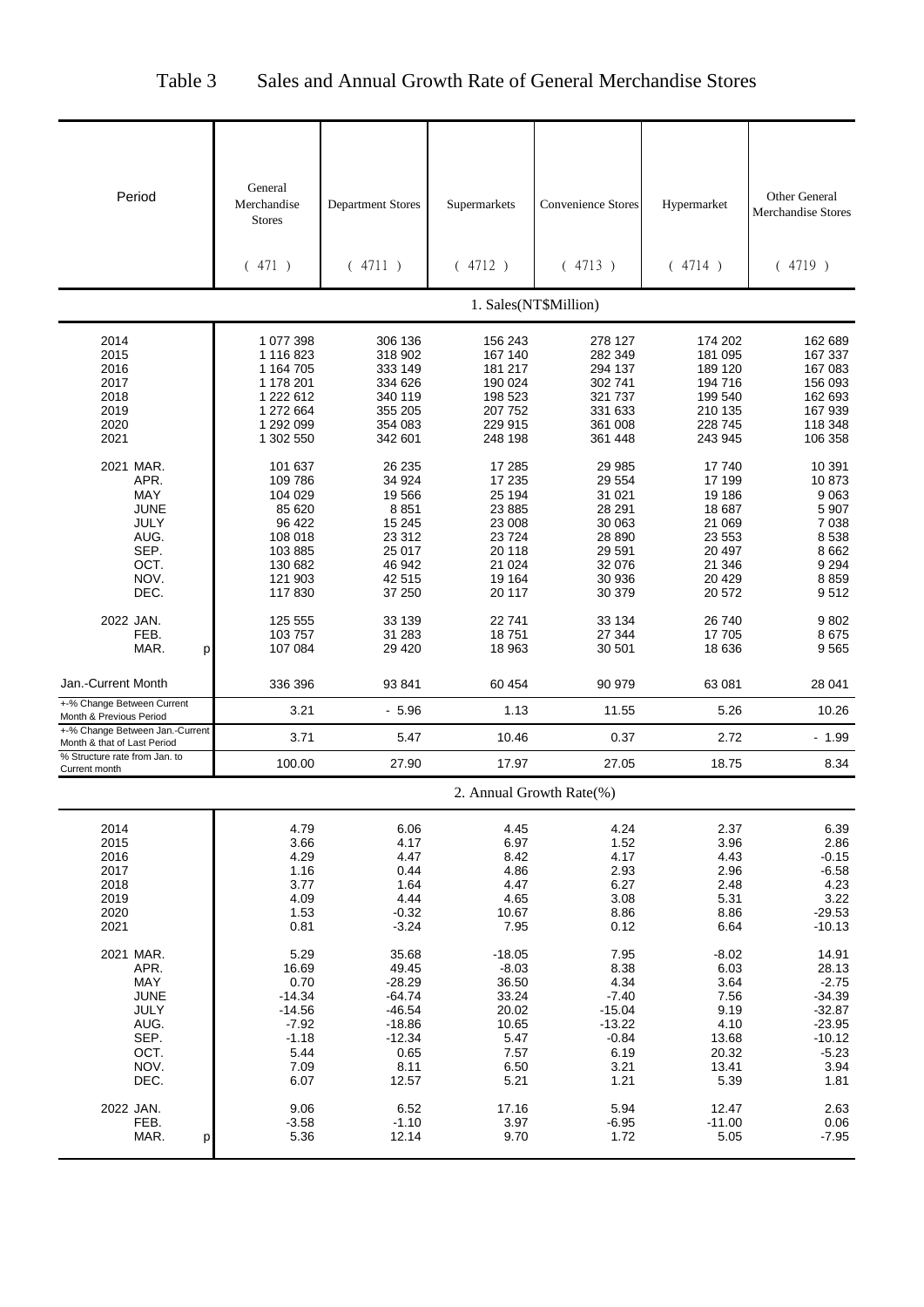| Period                                                                                  | Food and Beverage Service<br>Activities<br>(56)                                                    | Restaurants<br>(5611)                                                                              | Event catering and other food<br>service activities<br>(5620)                                         | <b>Beverage serving Activities</b><br>via Shops<br>(5631)                                         |
|-----------------------------------------------------------------------------------------|----------------------------------------------------------------------------------------------------|----------------------------------------------------------------------------------------------------|-------------------------------------------------------------------------------------------------------|---------------------------------------------------------------------------------------------------|
|                                                                                         |                                                                                                    |                                                                                                    |                                                                                                       |                                                                                                   |
|                                                                                         |                                                                                                    |                                                                                                    | 1. Sales(NT\$Million)                                                                                 |                                                                                                   |
| 2014<br>2015<br>2016<br>2017<br>2018<br>2019<br>2020<br>2021                            | 606 643<br>653 809<br>710 901<br>737 419<br>777 467<br>811 577<br>777 563<br>728 007               | 497 987<br>534 738<br>579 696<br>602 016<br>638 985<br>669 513<br>649 822<br>609 449               | 34 402<br>37 762<br>41 513<br>41 525<br>42 281<br>42 646<br>29 907<br>26 121                          | 74 253<br>81 308<br>89 692<br>93 878<br>96 201<br>99 417<br>97 833<br>92 437                      |
| 2021 MAR.<br>APR.<br>MAY<br><b>JUNE</b><br>JULY<br>AUG.<br>SEP.<br>OCT.<br>NOV.<br>DEC. | 65 236<br>65 825<br>50 202<br>38 303<br>42 524<br>54 753<br>57 580<br>67 585<br>67 094<br>76 971   | 54 497<br>55 047<br>42 070<br>31 589<br>35 430<br>45 874<br>46 965<br>56 911<br>55 896<br>64 283   | 2 2 2 2<br>2 5 4 8<br>2073<br>1 6 3 6<br>1 571<br>1 5 8 4<br>2 2 8 0<br>2516<br>2720<br>2874          | 8518<br>8 2 3 0<br>6 0 5 9<br>5 0 7 7<br>5 5 2 3<br>7 2 9 5<br>8 3 3 4<br>8 1 5 9<br>8478<br>9814 |
| 2022 JAN.<br>FEB.<br>MAR.<br>р                                                          | 75 856<br>71 857<br>69 667                                                                         | 63 686<br>61 583<br>58 042                                                                         | 2585<br>1817<br>2 4 9 1                                                                               | 9585<br>8 4 5 6<br>9 1 3 4                                                                        |
| Jan.-Current Month                                                                      | 217 380                                                                                            | 183 312                                                                                            | 6894                                                                                                  | 27 175                                                                                            |
| +-% Change Between Current<br>Month & Previous Period                                   | $-3.05$                                                                                            | $-5.75$                                                                                            | 37.05                                                                                                 | 8.02                                                                                              |
| +-% Change Between Jan.-Current<br>Month & that of Last Period                          | 4.93                                                                                               | 4.52                                                                                               | 9.11                                                                                                  | 6.71                                                                                              |
| % Structure rate from Jan. to<br>Current month                                          | 100.00                                                                                             | 84.33                                                                                              | 3.17                                                                                                  | 12.50                                                                                             |
|                                                                                         |                                                                                                    | 2. Annual Growth Rate(%)                                                                           |                                                                                                       |                                                                                                   |
| 2014<br>2015<br>2016<br>2017<br>2018<br>2019<br>2020<br>2021                            | 8.15<br>7.77<br>8.73<br>3.73<br>5.43<br>4.39<br>$-4.19$<br>$-6.37$                                 | 7.89<br>7.38<br>8.41<br>3.85<br>6.14<br>4.78<br>$-2.94$<br>$-6.21$                                 | 11.58<br>9.77<br>9.93<br>0.03<br>1.82<br>0.86<br>$-29.87$<br>$-12.66$                                 | 8.33<br>9.50<br>10.31<br>4.67<br>2.47<br>3.34<br>$-1.59$<br>$-5.52$                               |
| 2021 MAR.<br>APR.<br>MAY<br><b>JUNE</b><br>JULY<br>AUG.<br>SEP.<br>OCT.<br>NOV.<br>DEC. | 25.28<br>37.30<br>$-19.21$<br>$-39.94$<br>$-38.83$<br>$-25.65$<br>$-10.77$<br>1.41<br>3.87<br>7.15 | 29.11<br>41.52<br>$-19.34$<br>$-40.45$<br>$-39.35$<br>$-26.92$<br>$-12.37$<br>1.35<br>3.88<br>8.22 | $-6.12$<br>3.50<br>$-18.51$<br>$-32.60$<br>$-34.59$<br>$-22.79$<br>$-1.81$<br>$-0.83$<br>0.67<br>0.20 | 13.63<br>25.02<br>$-18.48$<br>$-38.80$<br>$-36.55$<br>$-17.30$<br>$-3.22$<br>2.61<br>4.81<br>2.58 |
| 2022 JAN.<br>FEB.<br>MAR.<br>р                                                          | 8.16<br>0.08<br>6.79                                                                               | 8.08<br>$-0.61$<br>6.51                                                                            | 4.71<br>11.66<br>12.12                                                                                | 9.73<br>2.95<br>7.23                                                                              |

# Table 4 Sales and Annual Growth Rate of Food and Beverage Services